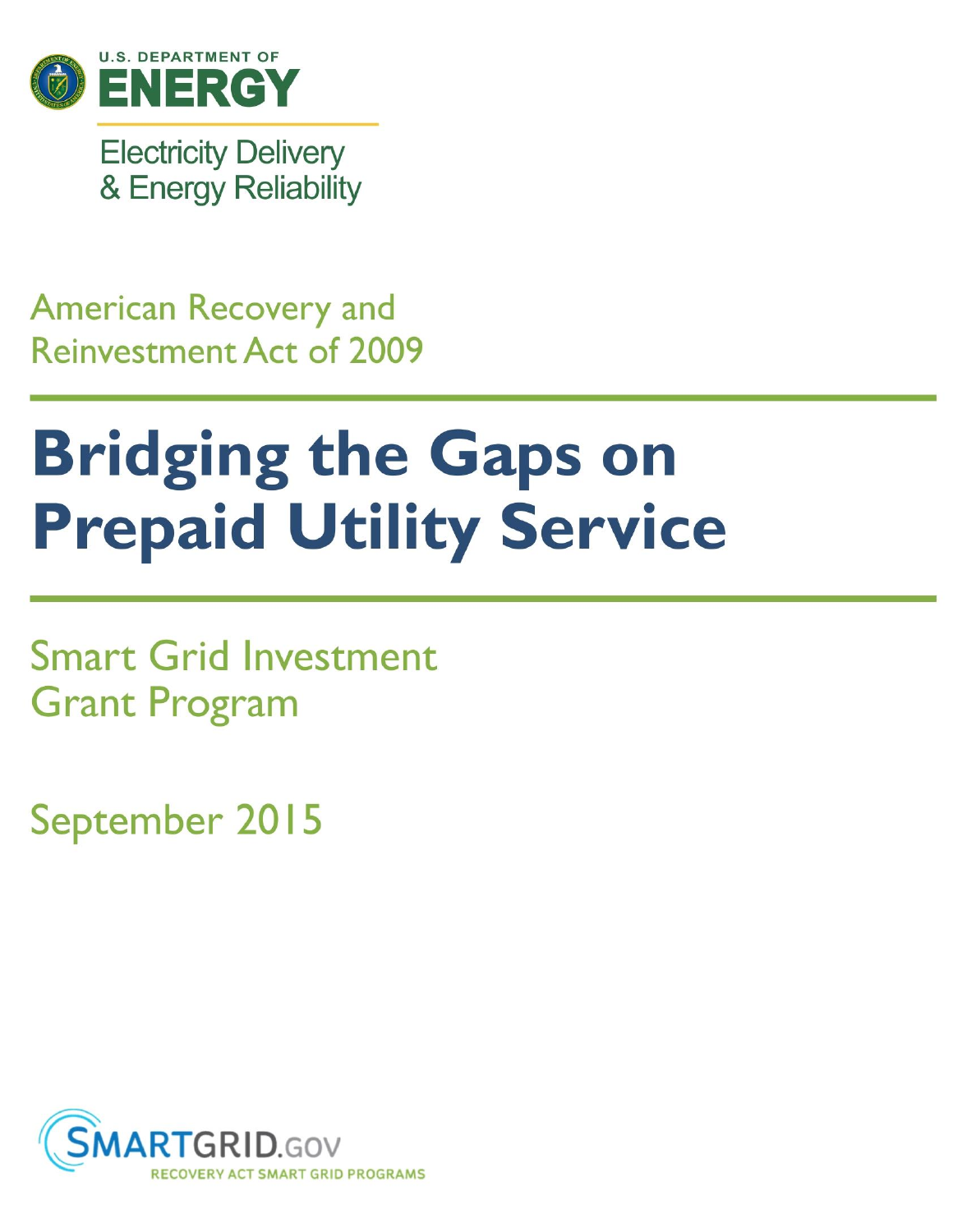

#### **Acknowledgements**

The United States Department of Energy's Office of Electricity Delivery and Energy Reliability would like to acknowledge the contributions of Valerie Riedel of Energetics Inc. and Tanya Burns of Arara Blue Energy, LLC to the development of this report. Specific questions about this report may be directed to Merrill Smith, Office of Electricity Delivery and Energy Reliability (merrill.smith@hq.doe.gov). The following people contributed perspectives, observations, and lessons learned based on their experiences with prepaid energy programs.

- Jonna Buck, Amy McElheny, and John Spencer, Oklahoma Electric Cooperative
- Paula M. Carmody, Maryland Office of People's Counsel
- Ann M. Lewis and Kris Sieber, Rappahannock Electric Cooperative
- David Lewis, Tri-State Electric Membership Cooperative
- Jamie Wimberly, DEFG EcoAlign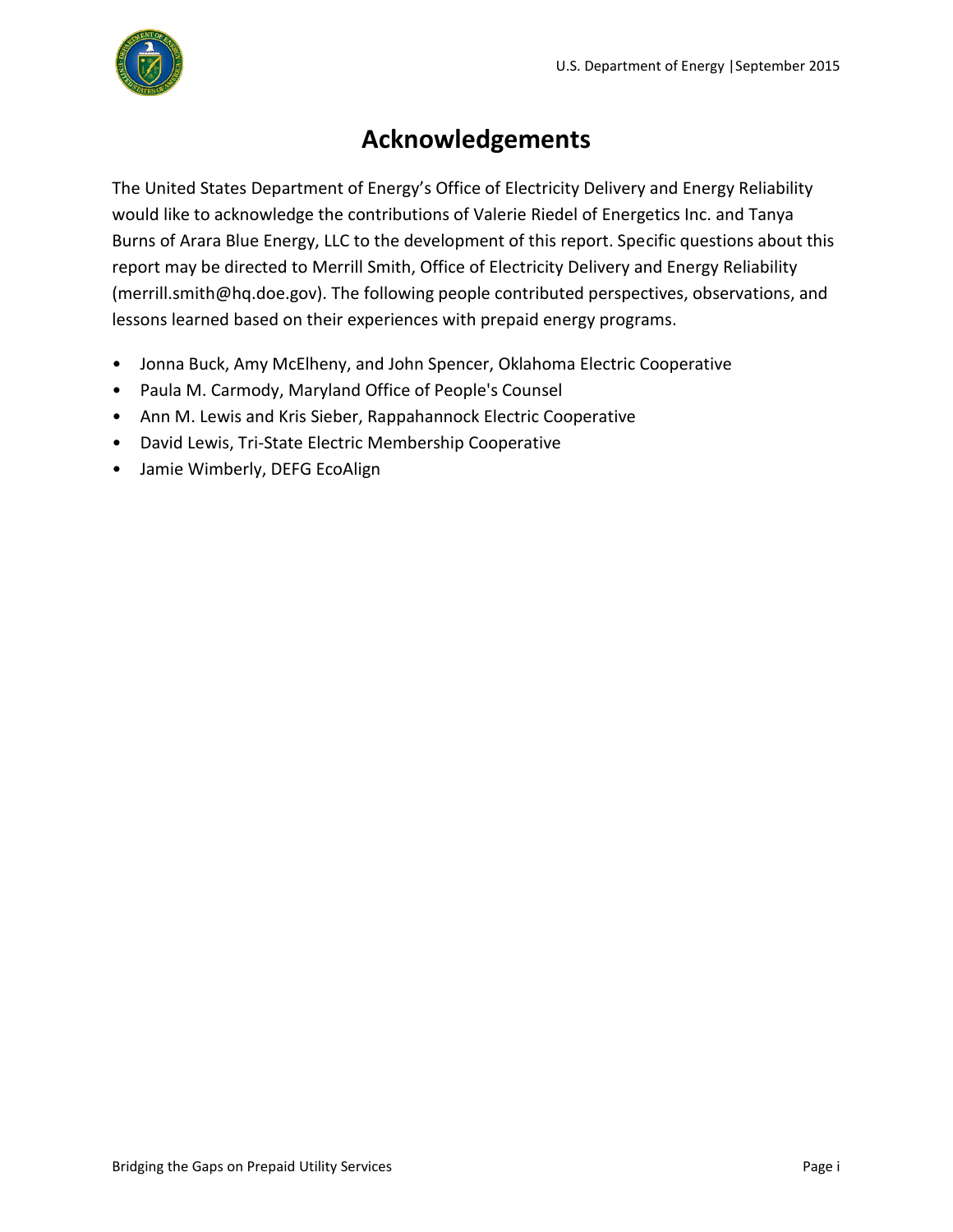

#### **Executive Summary**

<span id="page-2-0"></span>A modern electric grid offers utilities and consumers wide-ranging new opportunities. Investments made through The American Recovery and Reinvestment Act of 2009 (Recovery Act) helped catalyze the transition to a modern grid by providing the U.S. Department of Energy (DOE) with \$4.5 billion to advance the deployment of smart grid technologies. This investment, leveraged with equivalent funding from the electricity industry, has helped utilities acquire and deploy technologies that enable a more intelligent electricity delivery system, including more than 15 million smart meters, 20,000 substation monitors, and 1,000 new synchrophasors.

The large-scale deployment of smart meters and supporting technology through these projects is now enabling utilities to explore new consumer-facing programs and service offerings. Consumers, in turn, have many more choices about how they purchase electricity and manage their energy use. Prepaid utility service—which allows consumers to pay in advance for their electricity—is one area where these changes converge.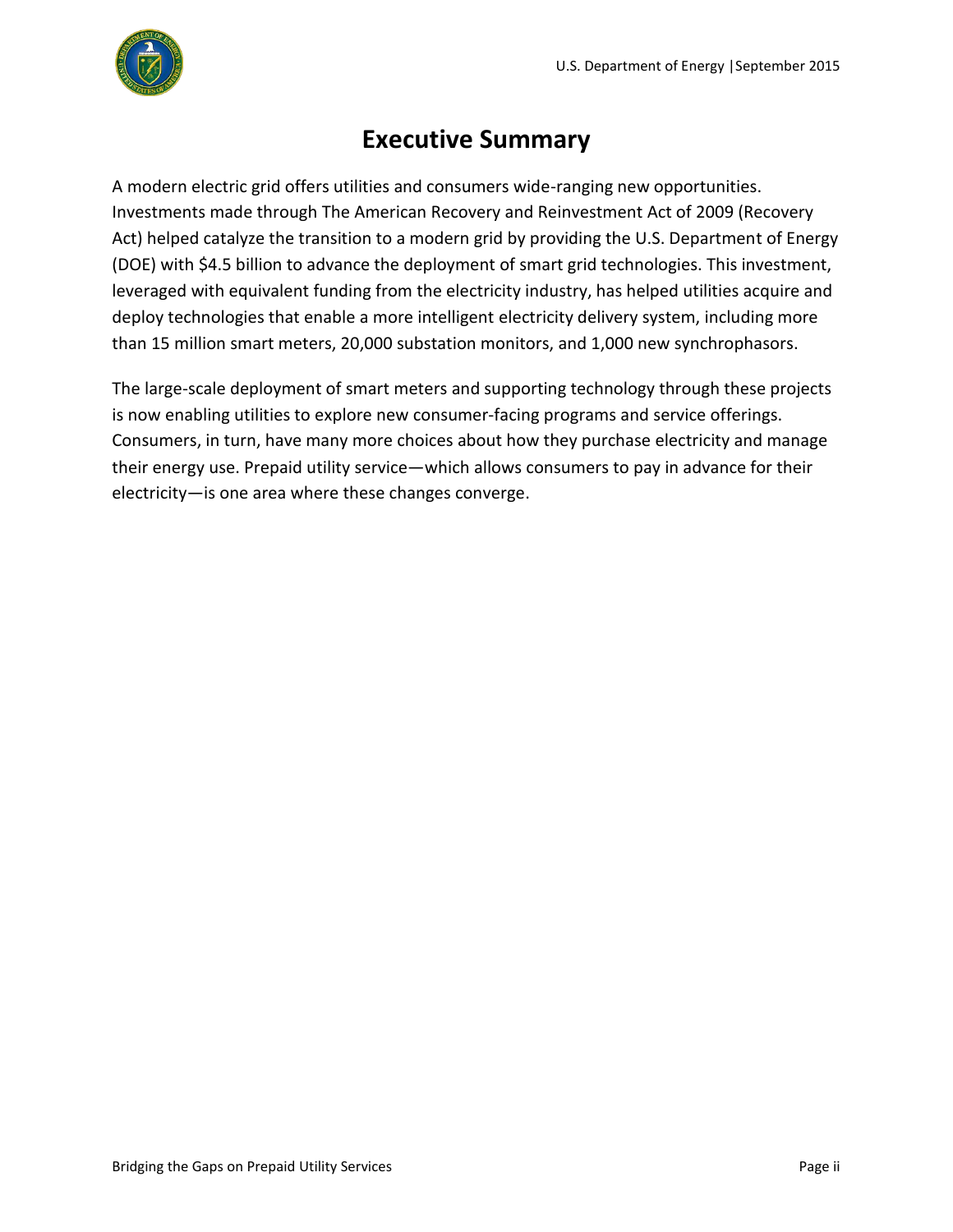## **Table of Contents**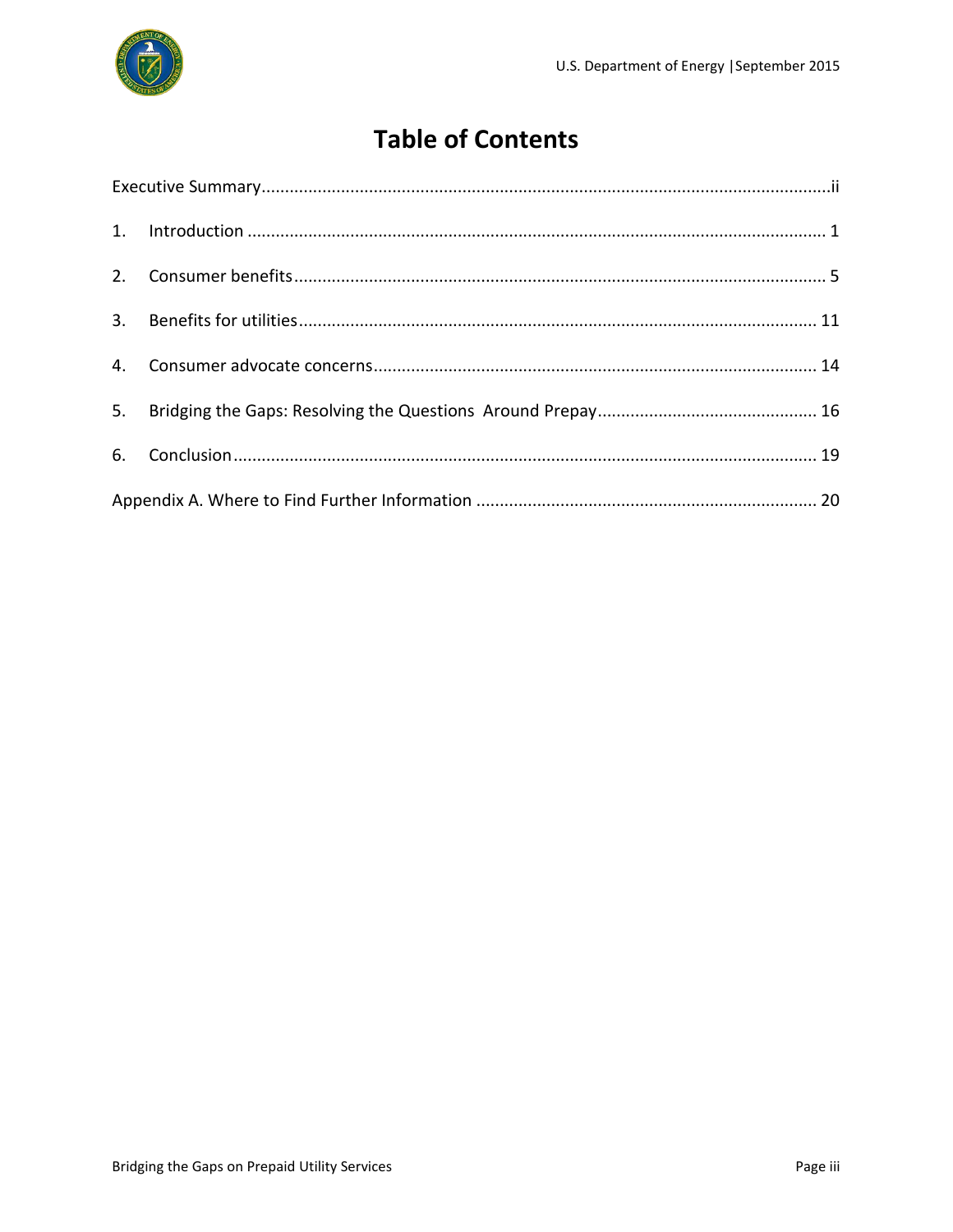

<span id="page-4-0"></span>Prepay is an alternative payment option in which consumers buy a dollar amount of electricity, and utilities deduct energy usage from that balance as it is used. Consumers receive daily notifications about their balance via phone, email, and/or text message, plus additional alerts when they reach a low or zero balance. They can add money to their account in multiple ways—by paying at a kiosk, online, by phone, or even at a drive-through window at the utility office. A zero balance results in disconnection (which typically occurs the following morning); service is reestablished a few minutes or hours after a payment is received. Some prepay plans offer protections to ensure that disconnections do not occur on weekends, holidays, or days with extreme temperatures.

Prepay has gained growing attention in recent years. The industry is seeing ongoing interest in and deployment of prepay programs around the country, and both DEFG EcoPinion consumer surveys and Navigant market research show that prepay is poised for strong growth in the near term. This growth is being

#### **1. Introduction**

*The Recovery Act Smart Grid Investments*

*The American Recovery and Reinvestment Act of 2009 (Recovery Act) provided the U.S. Department of Energy (DOE) with \$4.5 billion to modernize the electric power grid. Under the largest Recovery Act grid modernization initiative, the Smart Grid Investment Grant (SGIG) program, DOE and the electricity industry jointly invested \$8 billion in 99 cost-shared projects involving more than 200 electric utilities and other organizations. These projects modernized the electric grid, strengthened cybersecurity, improved interoperability, and collected an unprecedented level of performance data on smart grid operations and benefits.*

*The Recovery Act also enabled DOE to invest \$600 million, along with \$900 million in industry cost share, in 32 Regional Smart Grid Demonstrations and Energy Storage Demonstration projects under the Smart Grid Demonstration Program (SGDP). The program's goal was to demonstrate new, more cost-effective smart grid technologies, tools, and system configurations that significantly improve on the ones commonly used.*

*While the \$9.5 billion invested in these programs is small compared to the hundreds of billions of dollars the electric power industry will need to fully modernize the electric grid over the next several decades, these funds helped to build the smarter and more modern electric grid that will be needed to accomplish our nation's most important economic, energy, and environmental priorities.* 

*The Recovery Act investment—the largest ever one-time investment in upgrading the U.S. electric infrastructure helped utilities take the first steps. It mitigated some of the risk of being first and helped utilities share what they learned with others so the industry can be better prepared to meet the needs of a growing digital economy, enable greater levels of clean energy deployment, and strengthen the electric grid to be more resilient to natural disasters and cyberattacks.* 

*More information about the impacts of Recovery Act Smart Grid investments is available on SmartGrid.gov.*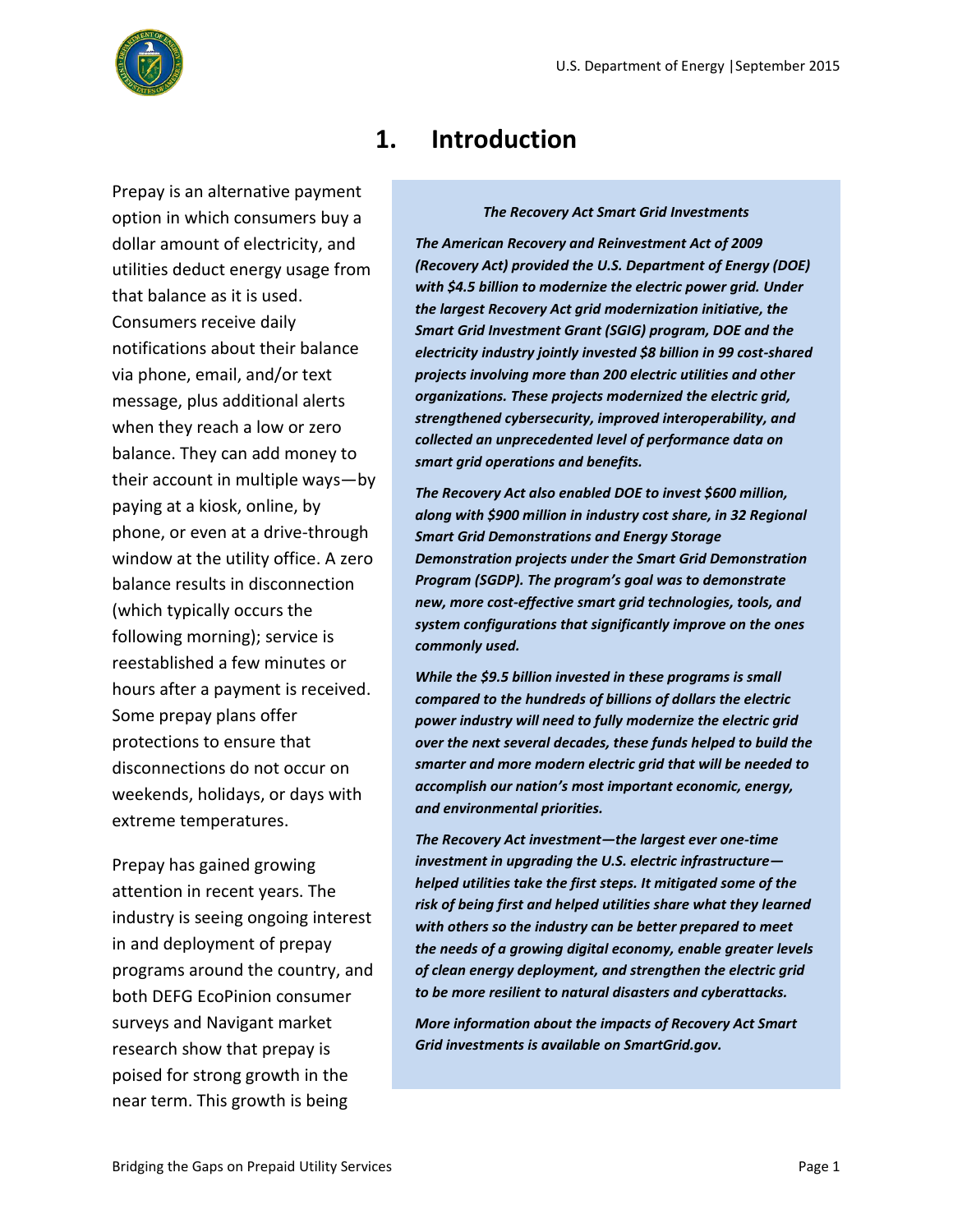

driven by key technology and consumer shifts, including the rollout of advanced metering infrastructure (AMI) and other smart grid technologies, the emergence of the empowered consumer, rising consumer interest in energy conservation, and the increased use of prepay options for other services (e.g., gift cards, prepaid wireless phone service, prepaid toll collection, and reloadable debit cards)—although it should be noted that, unlike these examples, electricity is an essential service.

Experience with prepay to date has revealed some early benefits, along with areas of concern. Many utilities with prepay report positive benefits for both their operations and their consumers, including improved relationships with consumers, energy savings, and high consumer satisfaction (Figure 1). However, advocates express concern about how well prepay serves consumers and whether prepay offers "second-class utility service," in which consumers lose key protections offered in traditional utility plans. Advocates also highlight larger issues, such as affordability, that prepay alone may not be able to address.



**Figure 1. 2008 Oklahoma Electric Cooperative Customer Survey Responses: How would you rate your overall satisfaction with OEC prepaid?** Source: Courtesy of Oklahoma Electric Cooperative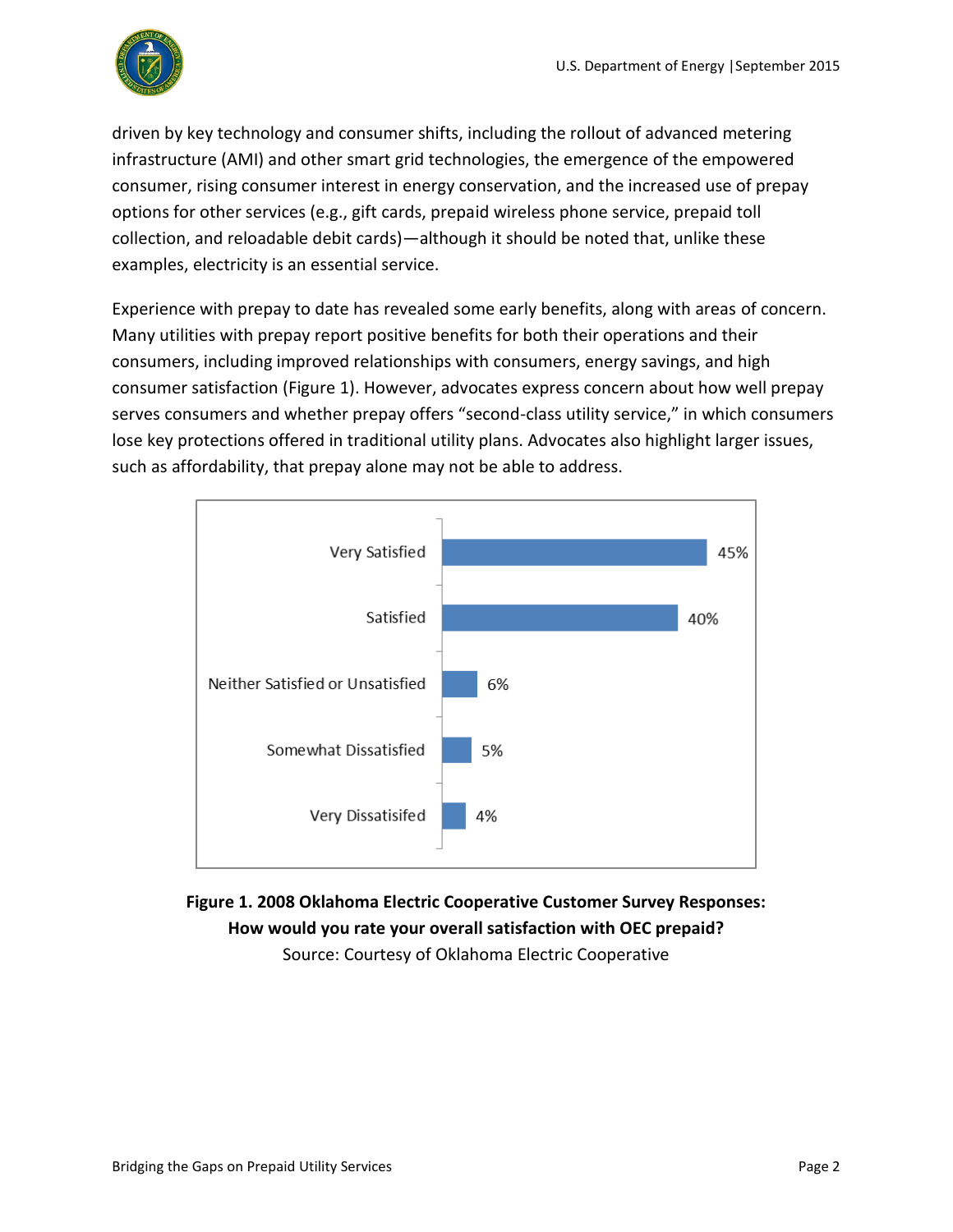

#### *Communicating Effectively with Consumers: Lessons Learned through SGIG Projects*

*With the deployment of smart grid technologies, consumers can interact with utilities in a variety of new ways to better manage their electricity use. Prepaid utility service plans are one new option being offered to consumers. Many utilities are also implementing new time-based rate, load management, and other customer-facing programs that help customers to learn their patterns of use, understand how programs will affect their rates, and make informed decisions about energy use and participation.*

*These technologies and programs are only effective when customers fully understand the costs, benefits, and value proposition, and decide to play a larger role in managing their electricity consumption and costs.*

*Sixty-five Smart Grid Investment Grant (SGIG) projects deployed smart meters and customer-based systems that provided critical opportunities for utilities and customers alike to make smarter energy choices through access to near-real-time electricity use data. These projects have offered valuable lessons learned about communicating with consumers regarding the smart grid. Utilities and other entities can leverage these lessons learned to improve consumer engagement as part of their prepay programs.* 

#### *Consumer Education Strategies*

- *Smart meter and consumer system programs involve complicated equipment and require consumers to "climb learning curves" that require extensive communication and education. Utilities must be prepared to dedicate sufficient resources to the trial-and-error of the education process.*
- *It is essential to clearly notify consumers of their bill status if they are on prepay plans or when "critical peak events" occur. Cell phone text messaging is among the most popular and effective means of consumer notification.*
- *There is no one-size-fits-all approach to consumer education. Utilities used multiple communication channels, including text messages, emails, apps, web portals, telephone calls, bill inserts, and social media.*

#### *Call Centers, Web Portals, and Consumer Devices*

- *Utilities are making call centers available 24/7 and designing web pages to give consumers quick access to information about their consumption and costs. Consumers want rapid and often selfguided access to the information they need.*
- *Consumers generally like their in-home devices, and manufacturers are rapidly making changes as projects learn more about both needed and unneeded features.*

In order to balance these issues, prepay programs may need to be deployed to meet both consumer's needs and build in consumer protections. In considering these needs, it is important to review the lessons learned from existing prepay programs and determine ways to bridge the gaps between reported benefits and advocate concerns.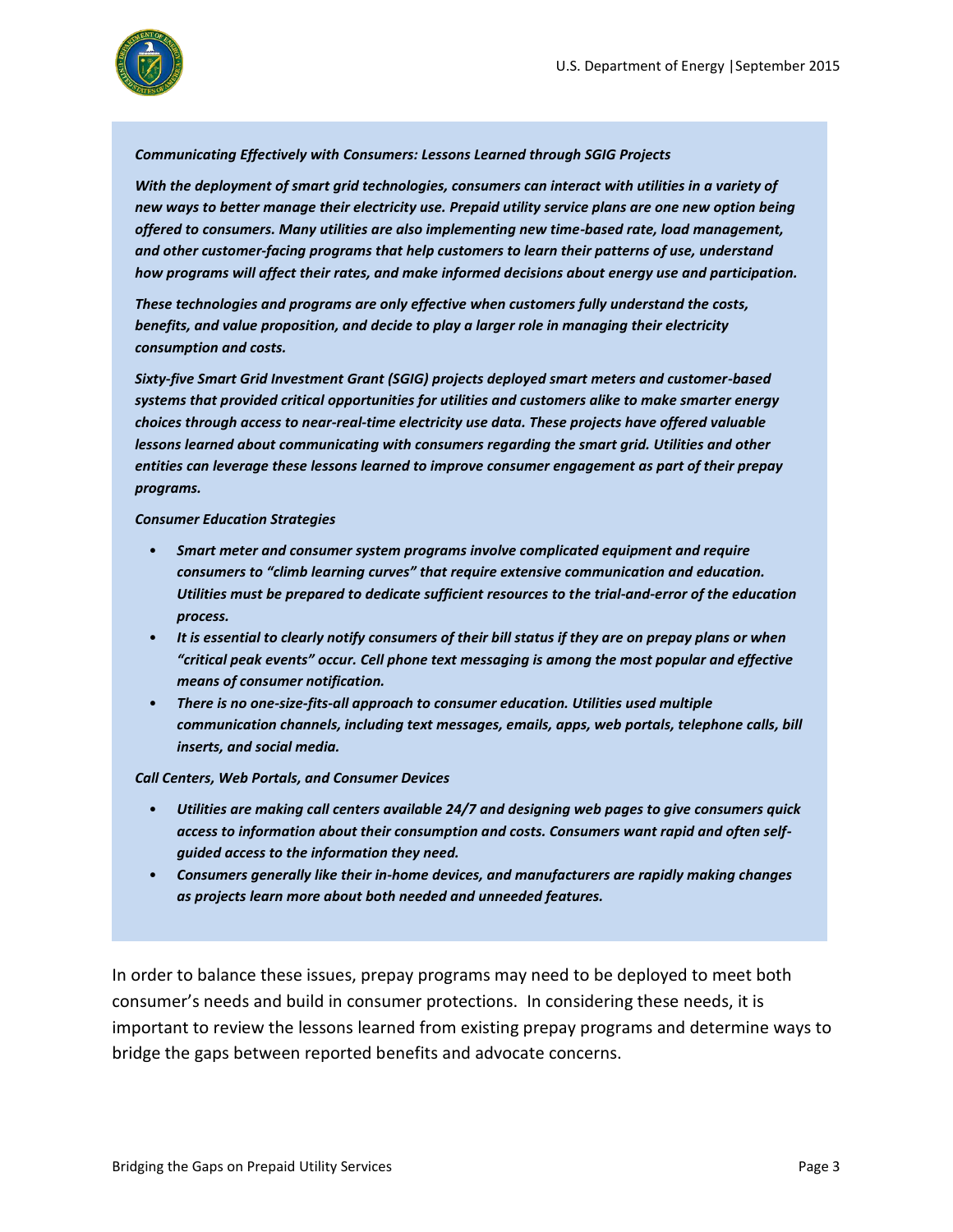

DOE conducted interviews with representatives from several utilities and cooperatives, consumer advocates, and industry stakeholders to gain a broad view of the lessons learned from prepay to date. The utilities interviewed include Rappahannock Electric Cooperative and Tri-State Electric Membership Corporation, which both received federal funding through the Recovery Act, as well as Oklahoma Electric Cooperative, widely considered by industry members to have a strong and well-established prepay program. DOE focused on coops in the interview process, because coops are at the forefront of the prepay movement. The utilities also shared supporting information (e.g., presentations, educational materials, and draft papers) about their offerings and results.

To compare and contrast the utility views, DOE also interviewed various representatives of consumer advocacy organizations, including several located in regions where prepay has been considered or implemented. DOE also interviewed the CEO of Distributed Energy Financial Group, a management consulting firm focused on consumers and consumer-facing offerings in the utility sector, to review rising consumer interest in prepay plans.

Through these conversations and with further analysis, DOE compiled and reviewed lessons learned from existing prepay programs. The analysis identified several activities that could help the industry address potential weaknesses and improve prepay programs for broader adoption.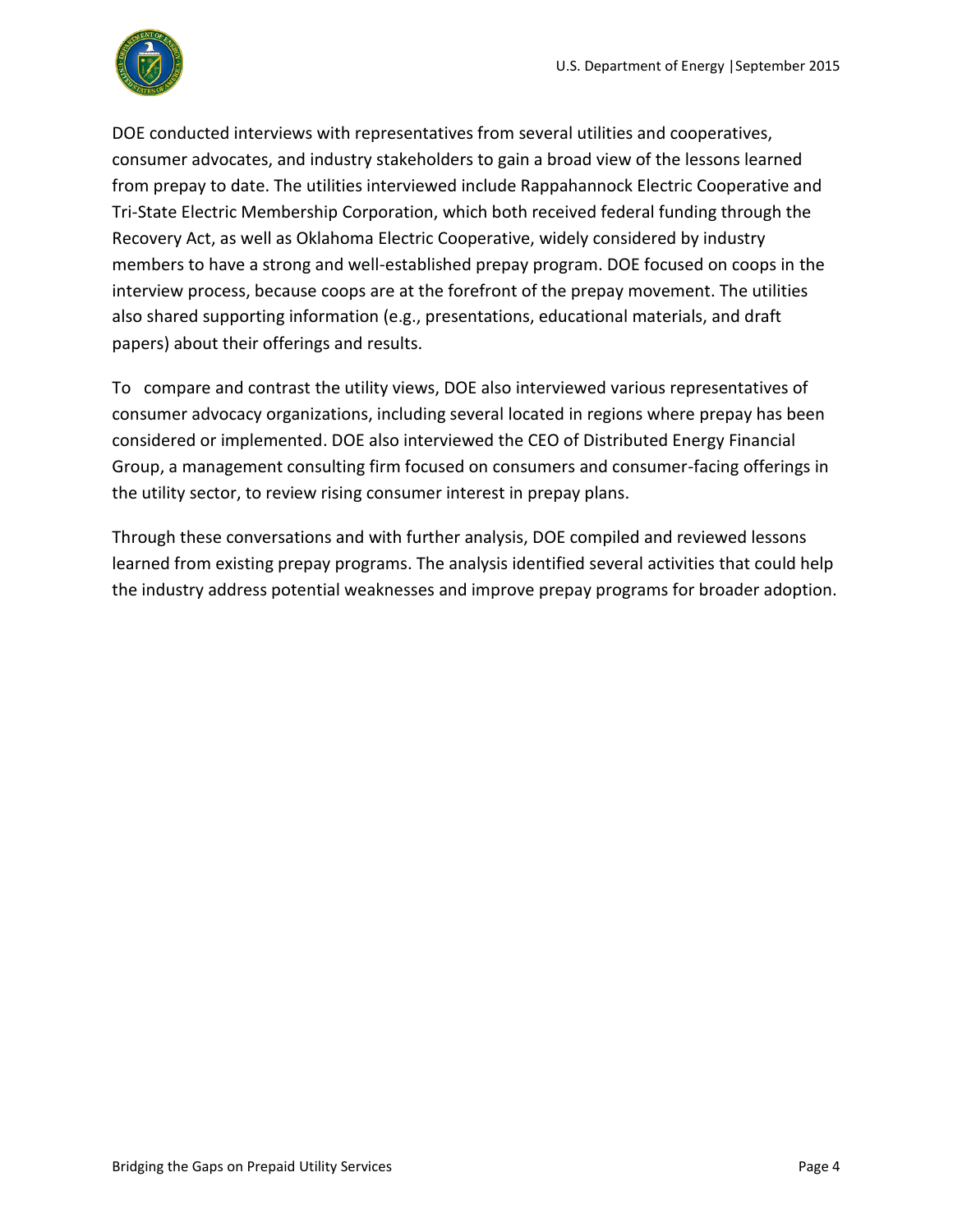

### **2. Consumer benefits**

<span id="page-8-0"></span>The prepay model can offer several key benefits for consumers.

**A greater sense of control.** With prepay, consumers pay on a schedule that they establish and that better matches their needs, making smaller, more frequent payments (for example, \$50 per week rather than \$200 per month), or "setting it and forgetting it" with a large initial payment that lasts for several months. They can also customize the automated notifications they receive; for example, the preferred method (e.g., email or text message) and the dollar value that will trigger a low balance notification.

**No surprises on their utility bill.** Prepay prevents consumers from being burdened with a huge bill they didn't expect and will have a hard time paying. In traditional service plans, consumers are informed of their energy usage at the end of each month, but in in prepay plans, consumers cannot accrue weeks' worth of electricity expenses before being notified of the costs. Prepay plans provide daily information about balances, expressed in terms that make sense to consumers (dollars, not kilowatt-hours). Consumers can see charges accumulate daily and recognize how these charges are adding up and how their actions are affecting usage.

In this way, prepay can prevent consumers from always being behind. Consumers don't owe an oversized bill at the end of the month that they weren't expecting, and in many plans, they pay low or no reconnection fees if a disconnection occurs (Table 1). They also avoid the large late fees and initial deposit requirements associated with traditional plans.

Prepaid electricity service can be compared to buying gasoline for a car; consumers fill the tank, monitor how much remains, and refill when the tank is empty. This model allows consumers to know exactly how much they are spending up front, adjust their spending based on their budget, and buy in smaller increments depending on available income. It also keeps them from spending more than they can afford. Extending the gas tank metaphor to traditional utility service, it's as though consumers fill the tank without knowing or paying at the time of use, and they receive a fuel bill at the end of the month that could be larger than they expected.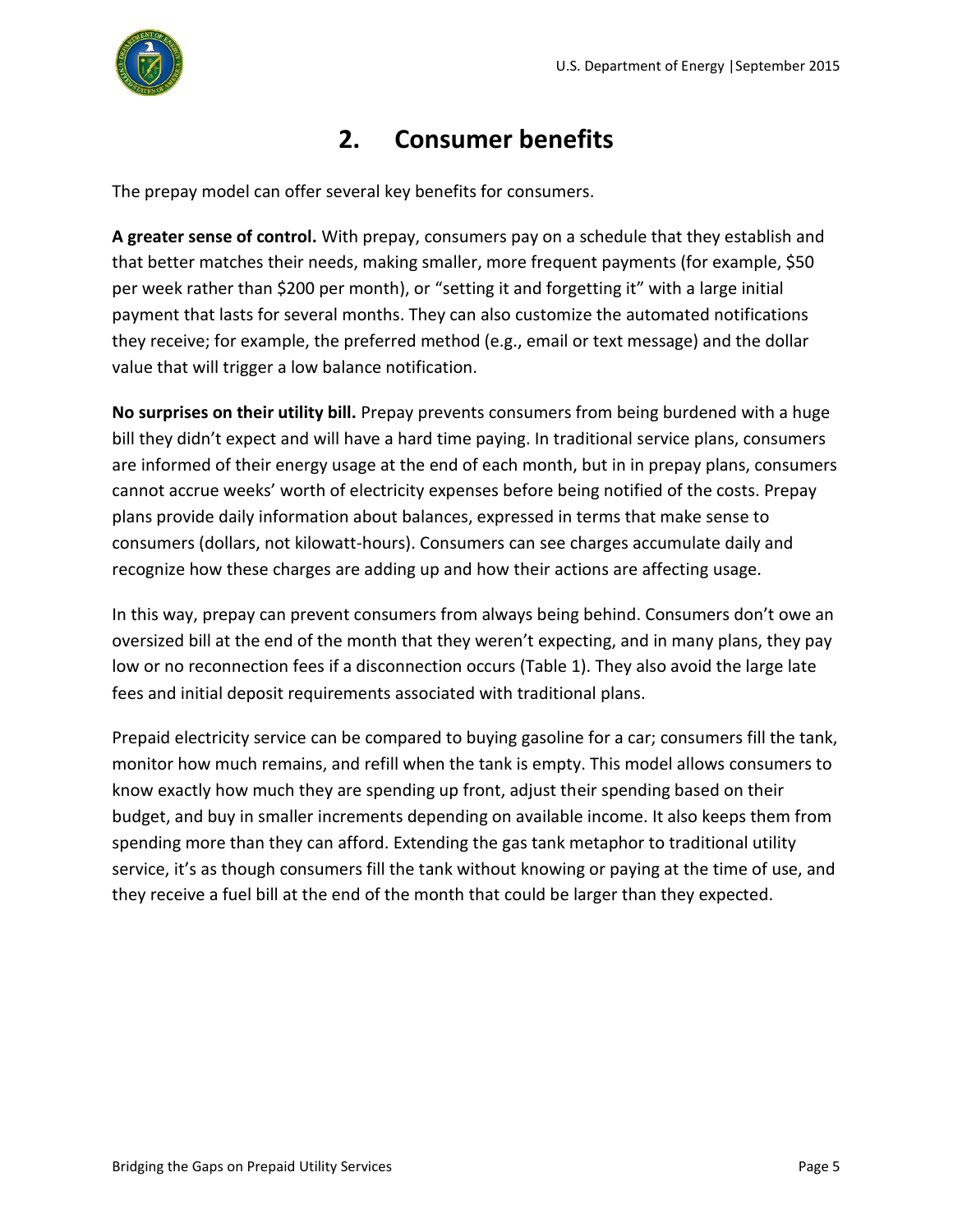

| Table 1. A Comparison of Prepay and Traditional Plan Offerings |                                                                                                                                             |                                                                                                                                 |                                                                                                    |                                                                        |                                                            |                                                                                                                                  |  |  |  |
|----------------------------------------------------------------|---------------------------------------------------------------------------------------------------------------------------------------------|---------------------------------------------------------------------------------------------------------------------------------|----------------------------------------------------------------------------------------------------|------------------------------------------------------------------------|------------------------------------------------------------|----------------------------------------------------------------------------------------------------------------------------------|--|--|--|
| <b>Utility</b>                                                 | <b>Oklahoma Electric</b><br>Cooperative                                                                                                     |                                                                                                                                 | <b>Rappahannock Electric</b><br>Cooperative                                                        |                                                                        | <b>Tri-State Electric</b><br><b>Membership Corporation</b> |                                                                                                                                  |  |  |  |
| Plan                                                           | Prepaid                                                                                                                                     | <b>Traditional</b>                                                                                                              | Prepay                                                                                             | <b>Traditional</b>                                                     | <b>Advance</b><br>Pay                                      | <b>Traditional</b>                                                                                                               |  |  |  |
| <b>Initial deposit</b>                                         | \$25 suggested<br>payment,<br>used toward<br>prepayment<br>balance                                                                          | Up to two<br>times the<br>highest<br>estimated<br>monthly bill                                                                  | \$25 toward<br>prepayment<br>balance                                                               | Up to the<br>estimated<br>amount of the<br>two highest<br>usage months | None                                                       | \$100-\$300<br>(variable)                                                                                                        |  |  |  |
| <b>Minimum</b><br>payment                                      | None                                                                                                                                        | Full monthly<br>bill;<br>delinquent 20<br>days after bill<br>mailing date                                                       | None                                                                                               | Full monthly<br>bill by due<br>date                                    | None                                                       | Full monthly<br>bill, due 15<br>days after bill<br>mailing date                                                                  |  |  |  |
| <b>Additional</b><br>administrative<br>fees                    | Small fee for<br>initial<br>connection                                                                                                      | Small fee for<br>initial<br>connection                                                                                          | \$15<br>administrative<br>fee (one-time)<br>\$15 prepay<br>service<br>initiation fee<br>(one-time) | \$0                                                                    | \$7 monthly<br>fee                                         | N/A                                                                                                                              |  |  |  |
| Late payment<br>fees                                           | None                                                                                                                                        | Up to 10% of<br>overdue<br>amount                                                                                               | None                                                                                               | 1.5% of<br>overdue<br>amount                                           | None                                                       | 5% of overdue<br>amount                                                                                                          |  |  |  |
| <b>Disconnection</b><br>or<br>reconnection<br>fees             | None                                                                                                                                        | \$100<br>disconnect fee<br>\$100 after-<br>hours<br>reconnect fee<br>Must pay all<br>delinquent<br>bills and<br>collection fees | None                                                                                               | \$78 reconnect<br>fee<br>\$181 after-<br>hours<br>reconnect fee        | None                                                       | \$65 reconnect<br>fee<br>\$100 after-<br>hours<br>reconnect fee<br>Must pay past-<br>due bill<br>Possible<br>deposit<br>increase |  |  |  |
| <b>Transaction</b><br>fees                                     | Free with cash<br>and checks at<br>OEC lobby<br>kiosk. Fee for<br>credit/debit<br>and third party<br>payment:<br>PaySite® and<br>MoneyGram® | Same as<br>prepay plan                                                                                                          | \$2.95 per EZ<br>Pay online or<br>phone<br>payment<br>\$1.50 per<br>Western<br>Union<br>payment    | Same as<br>prepay plan                                                 | None                                                       | None                                                                                                                             |  |  |  |
| Can exit<br>prepay and<br>switch to<br>traditional<br>plan     | Yes                                                                                                                                         | N/A                                                                                                                             | Yes                                                                                                | N/A                                                                    | Yes                                                        | N/A                                                                                                                              |  |  |  |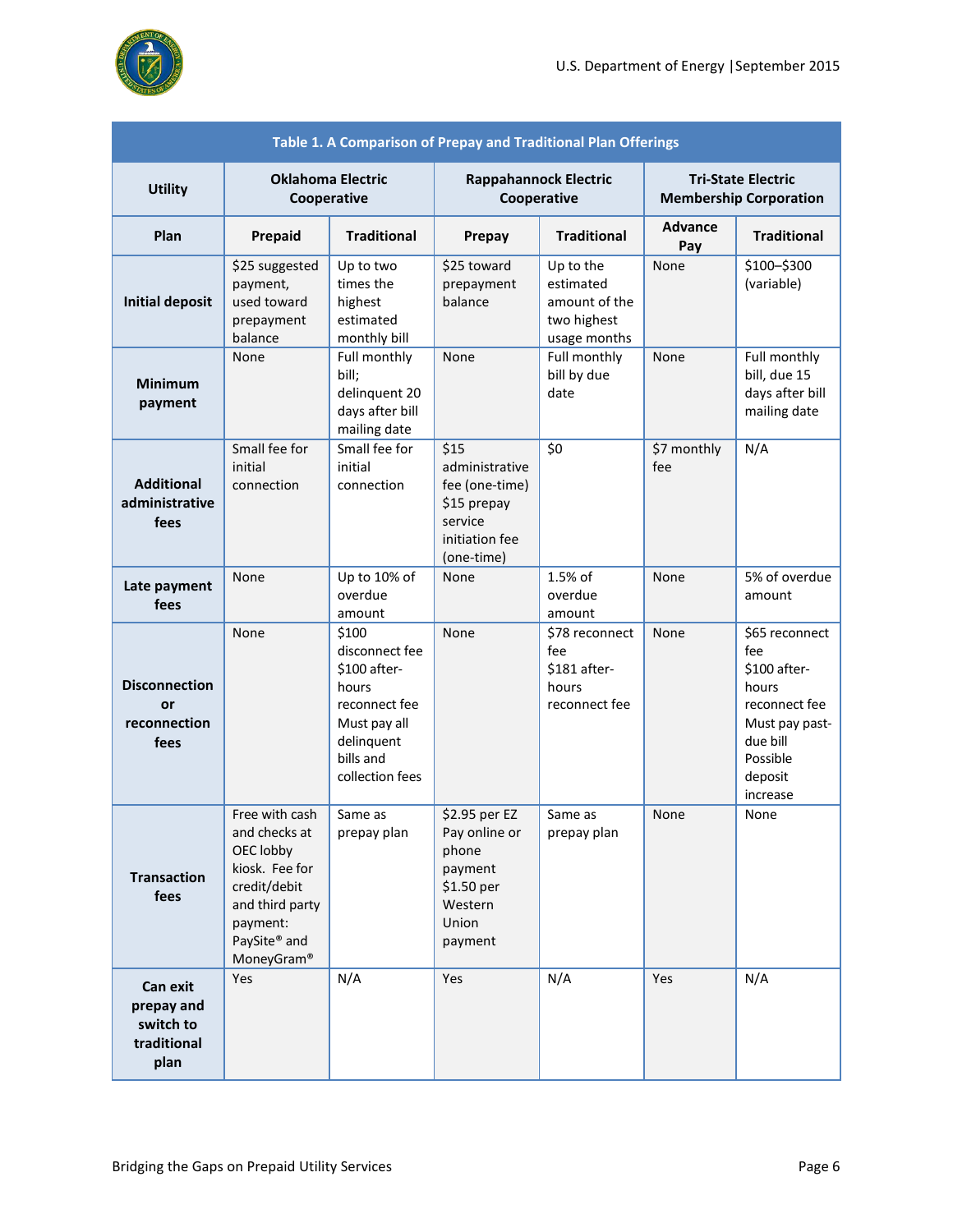

*A clear link between daily electricity use and electricity spending.* By providing daily balance notifications, prepay allows consumers to see cause and effect. They can more directly understand the link between how much electricity they use, the activities and behaviors that impact that use, and how much they spend.

*Empowered to manage budgets and prioritize spending.* With daily reporting and a better understanding of the link between electricity usage and electricity bills, consumers can better manage their household budgets on prepay. They can feel like they are in control of their electricity bill, rather than the utility. Salt River Project, which has the longest-running prepay program in the country, [reported this benefit](http://www.srpnet.com/environment/earthwise/pdfx/spp/EPRI_MPower.pdf) in a 2010 EPRI report. David Lewis, IT Manager at Tri-State Electric Membership Corporation (Tri-State EMC), explained that "On prepay, the conversation is different. Consumers learn how far their current balance will get them and can figure out quickly if their current balance won't stretch" to their next planned payment.

*Can take action to reduce bills.* Informed consumers are better able to detect changes in their electricity usage and make adjustments in the near term. This can also help them identify unexpected sources of abnormal use, such as doors left open on a cold night or malfunctioning heating and cooling equipment. "There's something about paying ahead that makes you pay closer attention," noted Jamie Wimberly, CEO of Distributed Energy Financial Group (DEFG).

Immediate, direct feedback has been demonstrated to lead to reduced energy consumption, which saves consumers money. Overall, stakeholders report 10%–15% reductions in energy usage with prepay. This is high compared to behavioral efficiency programs that use energy usage reports alone, which result in a 1.5%–3% reduction. In a 2008 survey of Oklahoma Electric Cooperative (OEC) prepay consumers, 85% of respondents reported feeling more conscientious and conservative about their electricity use on prepay (Figure 2), and 50% reported that monitoring usage had led to dollar savings (Figure 3).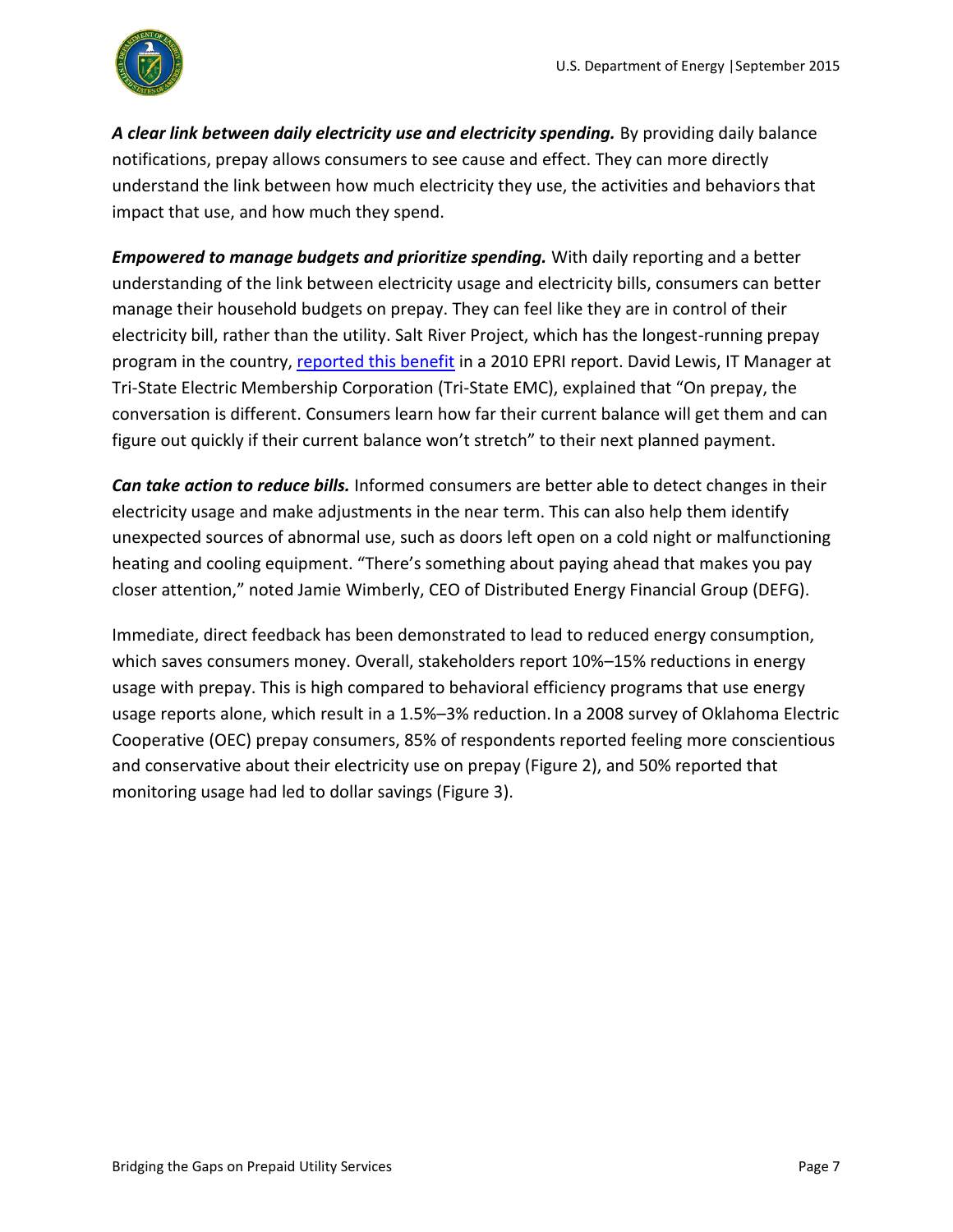



*Figure 2. 2008 Oklahoma Electric Cooperative Customer Survey Responses: Do you feel you are more conscientious and conservative about your use of electricity on prepaid?*

Source: Courtesy of Oklahoma Electric Cooperative



#### *Figure 3. Oklahoma Electric Cooperative Customer Survey Responses: Has your usage monitoring led to dollar savings?*

Source: Courtesy of Oklahoma Electric Cooperative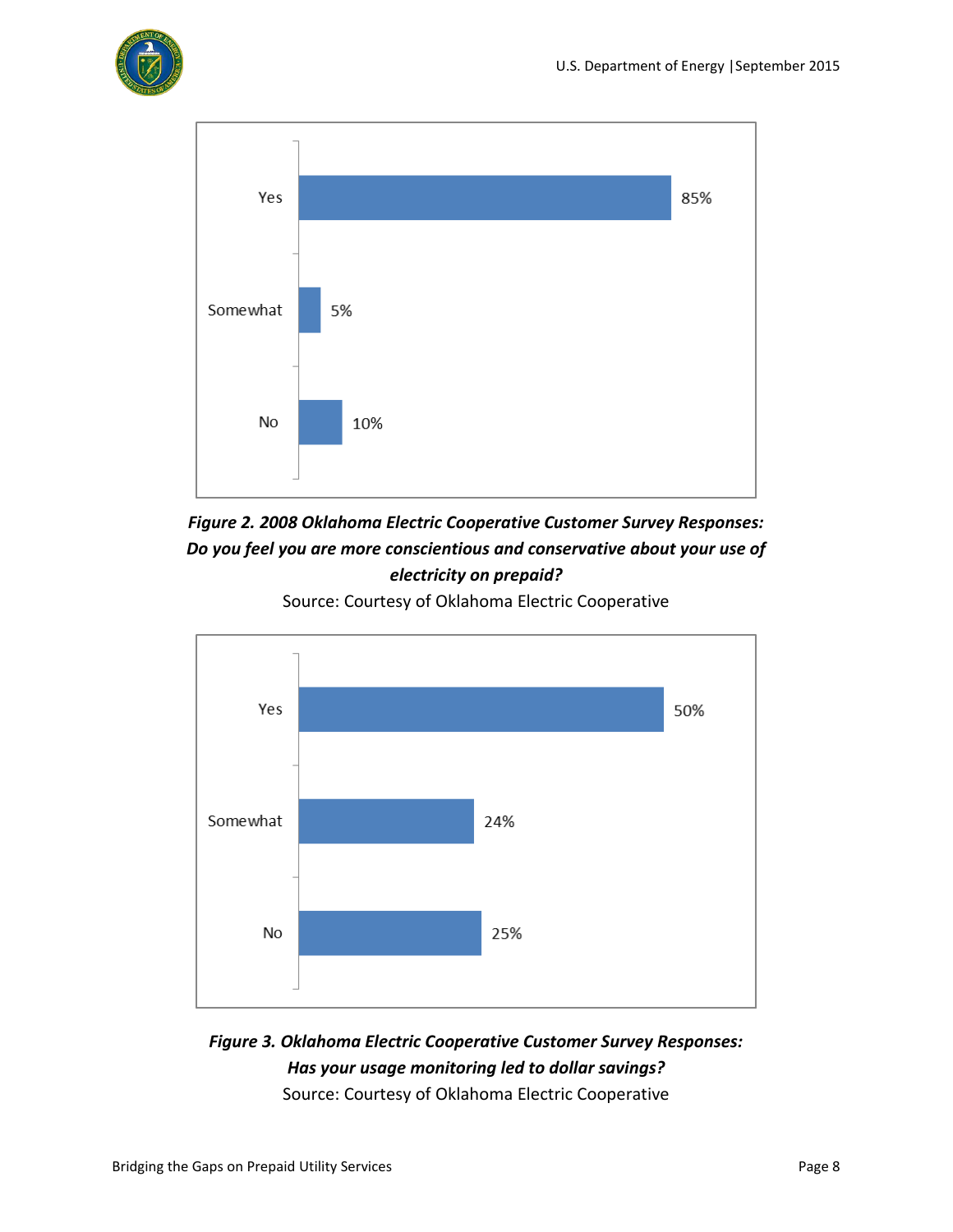

*Avoiding initial fees.* Utilities may require new or credit-challenged consumers to pay a large cash deposit when setting up electric service. However, these groups are often the least able to afford large cash outlays. In addition, the deposits sit idle and out of reach, when the consumer could put the money to better use in purchasing electricity or paying past debt. Prepay generally waives these types of setup fees, freeing cash for other uses.

*Rapid reconnection.* For consumers who experience a disconnection on prepay (due to a zero balance), reconnection can happen very quickly once payment is made. OEC reports that 43% of its prepay consumers experienced a disconnection in 2013 (Figure 4), and that 94% of its disconnected prepay members were reconnected on the same day (Figure 5), with more than half reconnected in 1–4 hours (Figure 6). And consumers in many prepay plans pay low or no fees to be reconnected.





Source: Courtesy of Oklahoma Electric Cooperative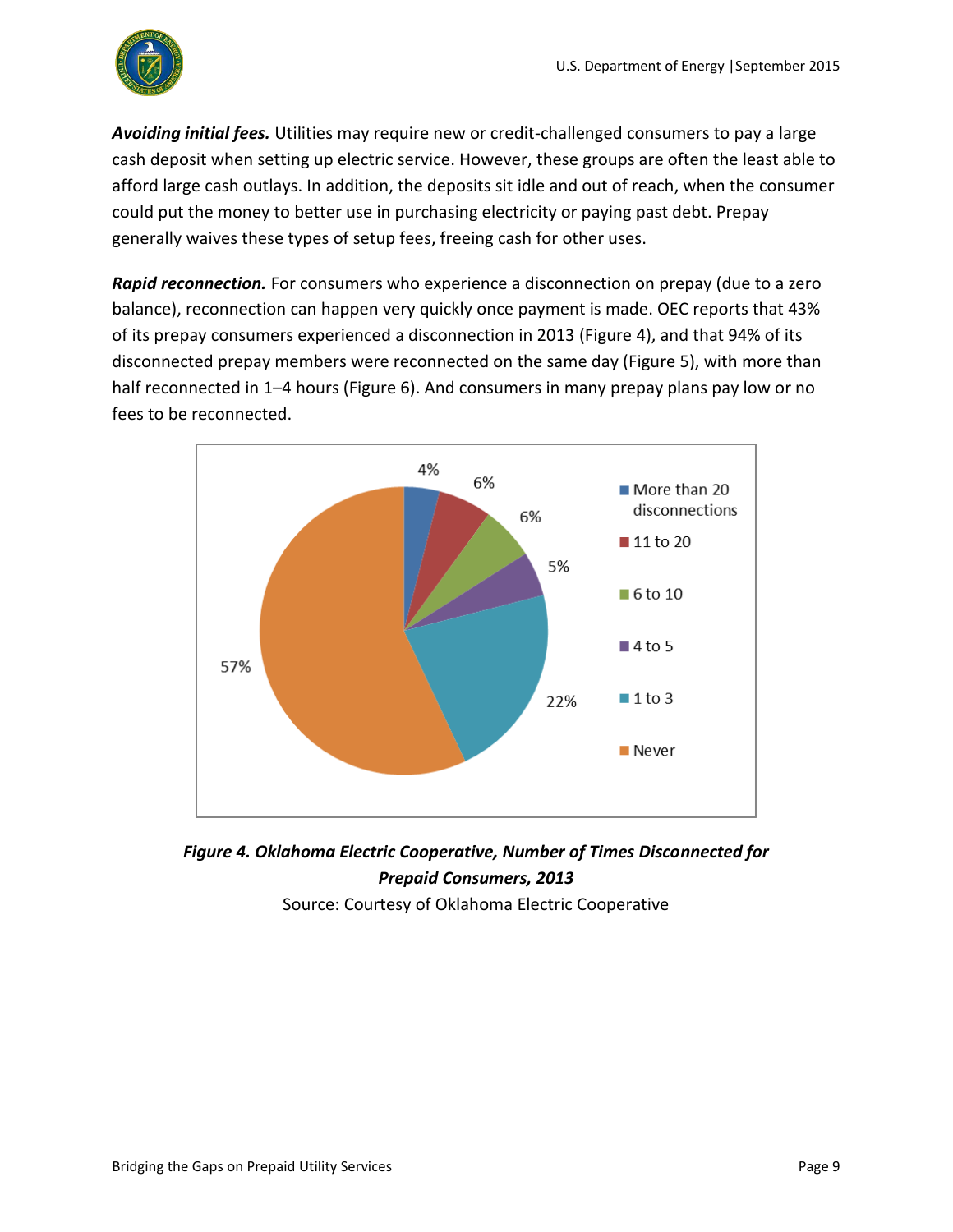





*Figure 5. Oklahoma Electric Cooperative, Rate of Reconnection for Prepaid Consumers Experiencing a Disconnection, 2013*



Source: Courtesy of Oklahoma Electric Cooperative

#### *Figure 6. Oklahoma Electric Cooperative, Disconnect Duration in Hours, for Prepay Consumers Reconnected on the Same Day, 2013*

Source: Courtesy of Oklahoma Electric Cooperative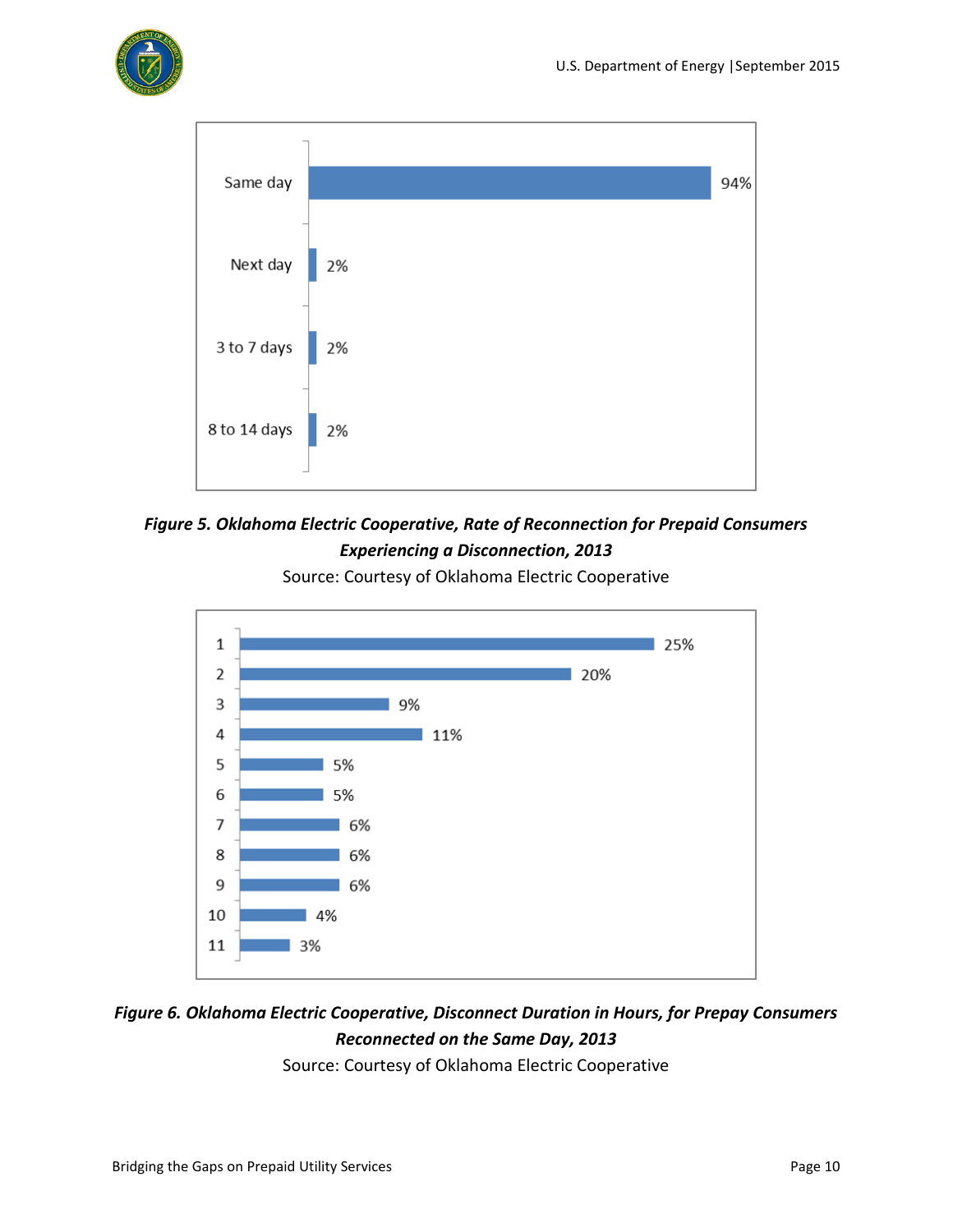

## **3. Benefits for utilities**

<span id="page-14-0"></span>While prepay plans benefit consumers, they also offer benefits to utilities as well.

*Better-informed consumers*. Because consumers on prepay better understand the link between their usage and their spending, utilities report that they receive fewer adversarial calls from consumers, who are better able to recognize the link between their electricity use and cost, and how their payment decisions either prevent or cause disconnection. Tri-State EMC and OEC both report that after the initial rollout and adjustment period, calls became discussions of procedural issues (e.g., "I locked myself out of my account"), rather than disputes about responsibility (e.g., "There's no way I used that many dollars' worth of power"). Prepay can also benefit consumer service teams, giving them a new option to offer to struggling consumers.

*Debt recovery through prepay payments.* Some prepay plans allow consumers who owe prior balances to maintain electric service while also paying down debt. A percentage of each payment is used to purchase electricity, and a predetermined percentage goes toward the debt owed. The percentages may vary by plan or by individual (e.g., 75% toward service and 25% toward debt). Both Tri-State EMC and Rappahannock Electric Cooperative report offering this option to their prepay members. The impact of debt recovery can be notable. For example, with bad debt recovery through prepay, Tri-State EMC reduced effective residential bad debt from \$44,259 in 2011 to \$1,135 in 2013—a 97% decrease (Figure 7). And Salt River Project used debt recovery through its prepay plan to [recover more than \\$20 million](https://www.chartwellinc.com/progress-energy-salt-river-project-take-top-honors-in-chartwells-2008-marketing-and-customer-service-awards/) of outstanding bad debt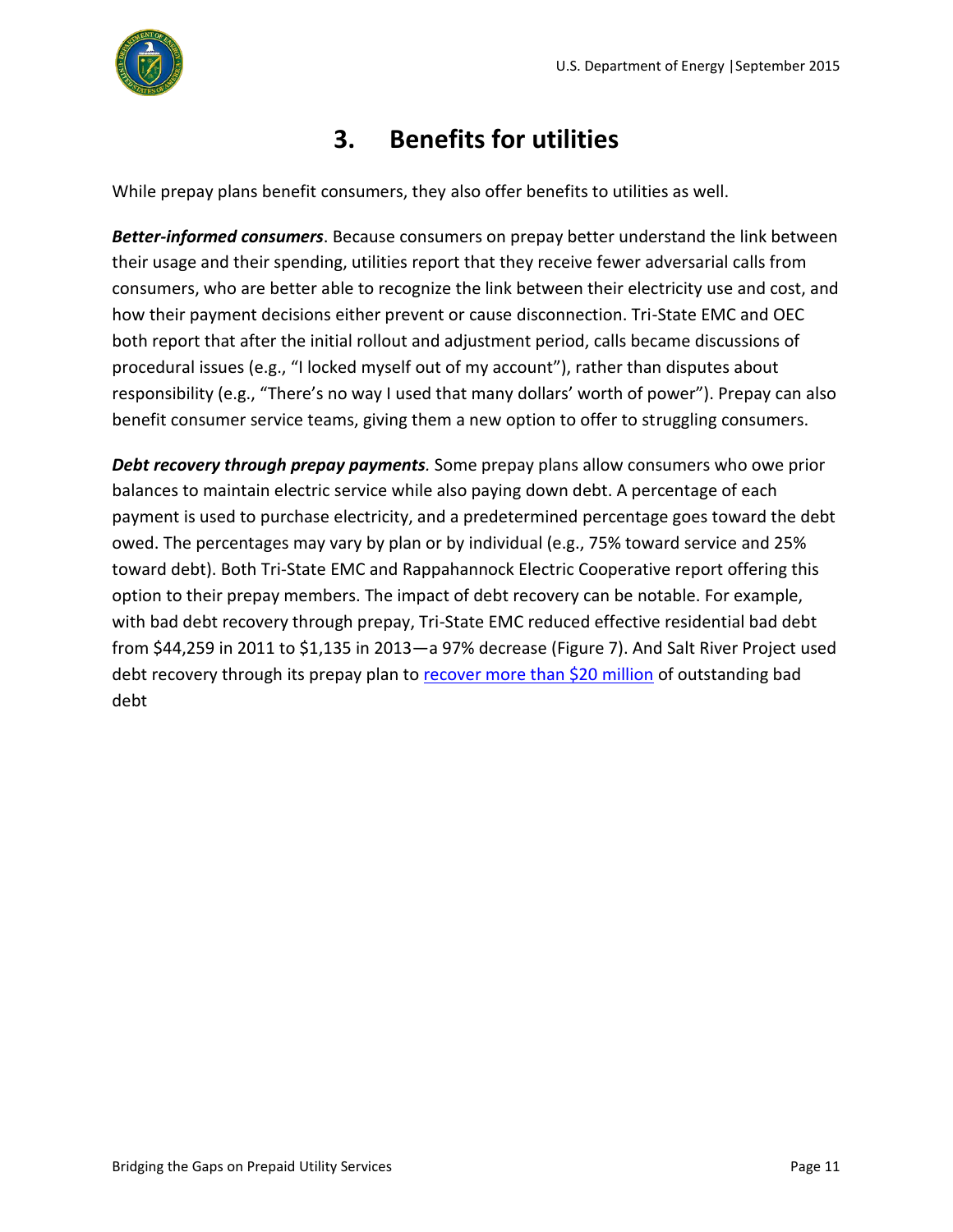



*Figure 7. Bad Debt and Debt Recovery, Tri-State Electric Membership Corporation* Source: Courtesy of Tri-State EMC

Consumers can benefit from this approach, too, gaining a sense of control over their past debt while sustaining their electric service. Tri-State EMC reports that prepay consumers working to pay off debt are happy to do so, because they don't want to carry a balance owed. In fact, they feel better about how they are managing their money. Jamie Wimberly, CEO of DEFG, noted that "Low-income consumers, like everyone else, want to pay their bills, and they need new options and alternatives to do that."

*Reduced write-offs and bad debt risk.* Disconnections occur quickly with prepay, often no more than a few days after, and sometimes as soon as, the consumer reaches a zero balance. This shortens usage and prevents consumers from accruing large unpaid balances. As a result, prepay can reduce the utility's bad debt risk from 30–60 days of accruing balances (with traditional payment plans) to 1–4 days. Kris Sieber, Director of Member Services at Rappahannock Electric Cooperative, noted that this can benefit consumers as well as the cooperative or utility: "We want a system that not only supports members in a different way who need a different method to pay their bill and stay on track, but we also want to reduce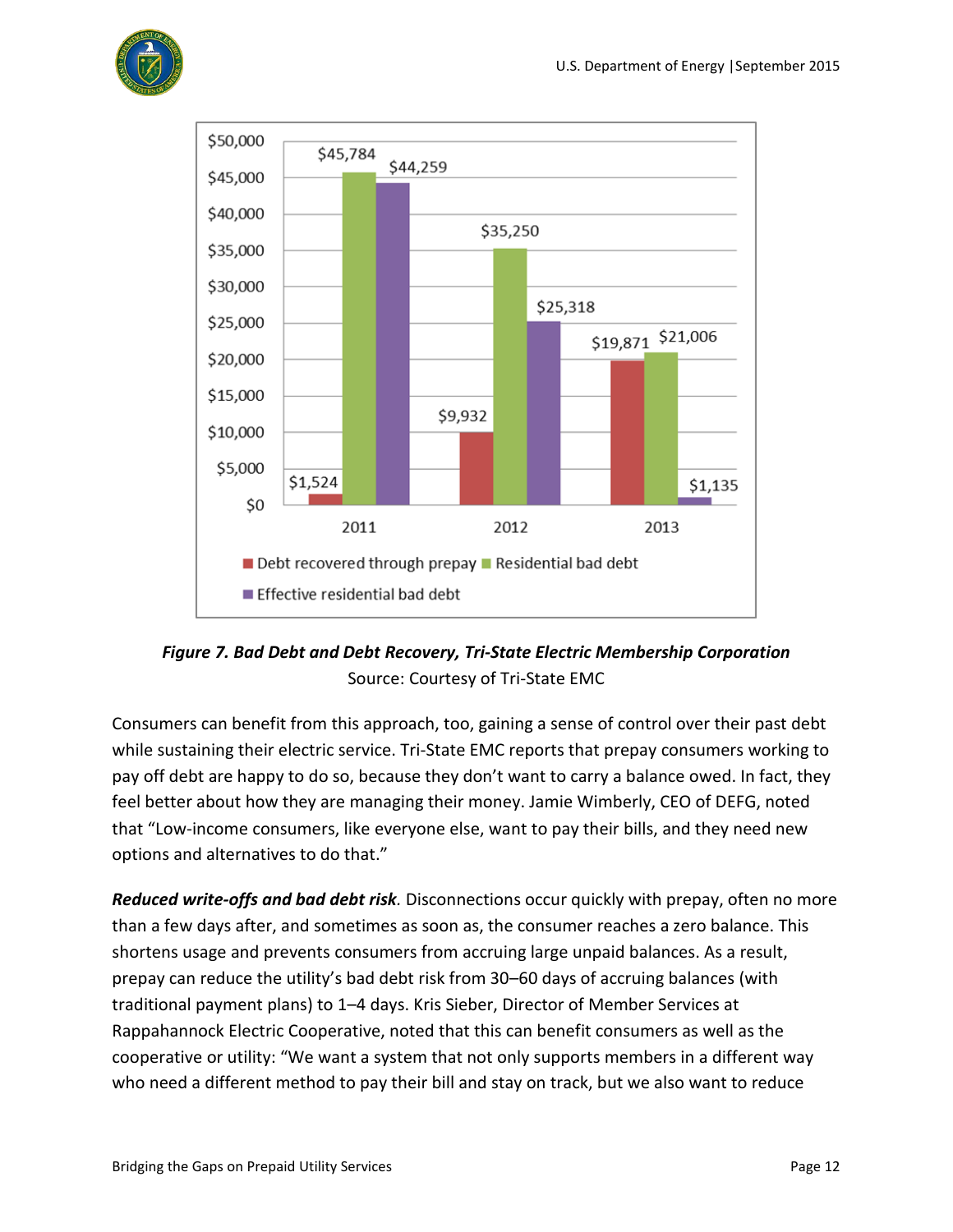

debt associated with the cooperative, because then we can do a better job of keeping our expenses down, which benefits all members."

Both Tri-State EMC and OEC report significant declines in write-offs with prepay. And Tri-State EMC also reports that total bad debt is down more than 50% in 2 years, with the average residential write-off (Figure 8) declining by more than 50%. These savings can really add up. AT&T estimates that prepay would save  $$5$  million– $$15$  million a year for a utility with 250,000 consumers, with 10% participating in prepay.



*Figure 8. Average Residential Write-Off, Tri-State Electric Membership Corporation* Source: Courtesy of Tri-State EMC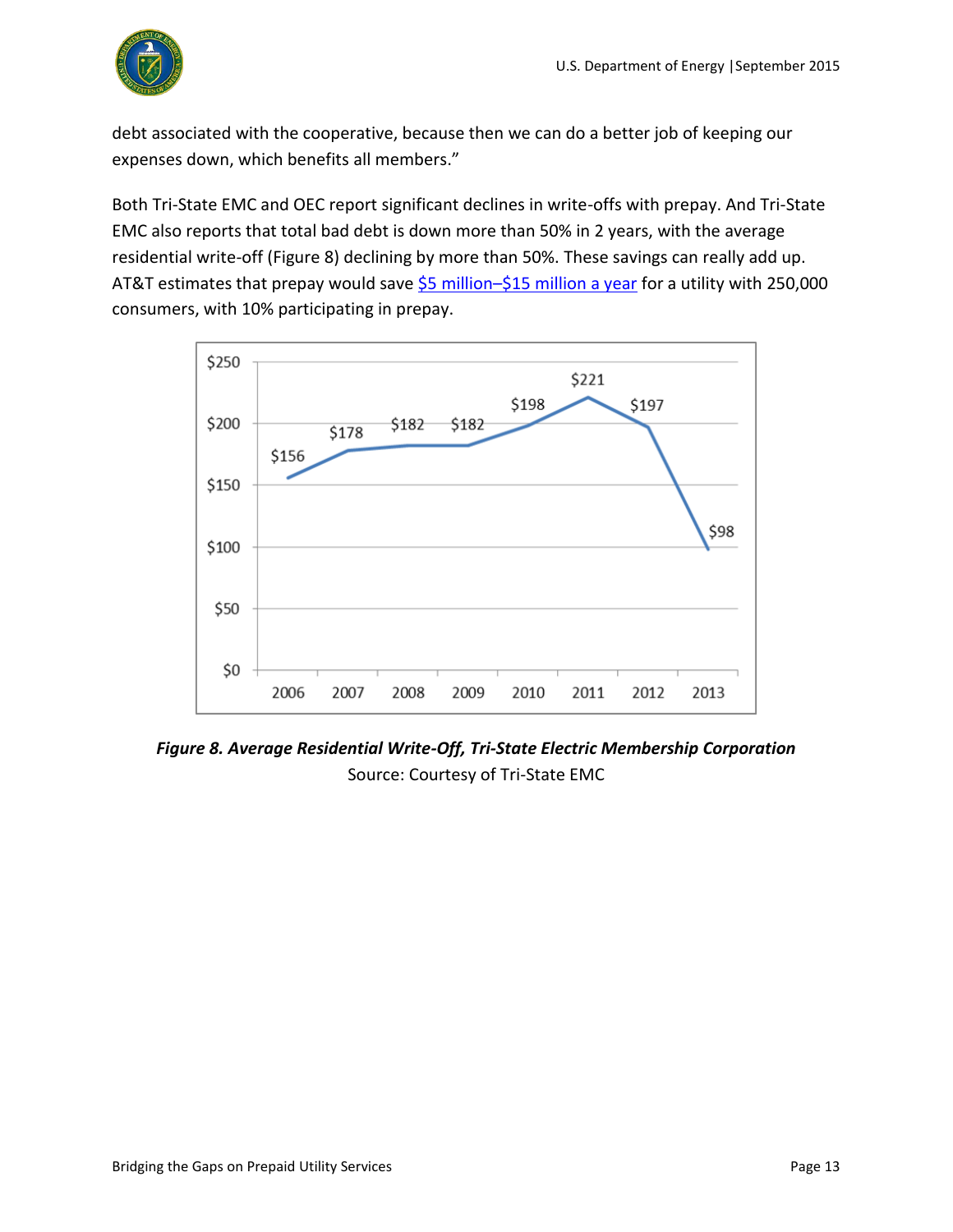

#### **4. Consumer advocate concerns**

<span id="page-17-0"></span>While utilities and consumers are reporting benefits from prepaid utility service, consumer advocates and other groups raise a number of concerns about how well prepay serves consumers. Advocates assert that the value of prepay to consumers needs to be demonstrated, and they ask why the benefits and positive features of prepay (e.g., information about daily usage and account balances, as well as shorter payment cycles) are not incorporated into traditional service.

Advocates' concerns include the following.

*Equality of service***.** A key concern is that prepay offers diminished consumer protection and utility service—that prepay is a "subprime" or secondary class of service, with the same negative connotations associated with payday loans, predatory lending, and the like**.** One advocate describes prepay as "feeling like second-class service."

Prepay often bypasses traditional notification requirements regarding termination of service. Automatic disconnections make it difficult or impossible to maintain some consumer protections, such as notifications by mail and "last knock" in-person visits that are required under many traditional payment models.

Paula Carmody, People's Counsel for the State of Maryland and former President of the National Association of State Utility Consumer Advocates (NASUCA), commented: "Advocates consider prepay an inferior service. Those on prepay are losing access to consumer protections that other customers have." She added that "There hasn't been sufficient substantiation of the benefits to customers in prepay plans, in light of the risk of loss of consumer protections. And there has not been enough discussion of these issues when structuring these programs."

Another concern is that with traditional service and without advanced meters, there is a lag between final notification and actual disconnection, which gives consumers additional days or weeks of service. This can be helpful if it gives them time to pay the bill, or harmful if it allows them to accrue larger bills that may be even more difficult to pay.

Additional consumer protection areas of concern include restrictions on terminations (such as during extreme weather or holidays), the ability to set up alternative payment arrangements, and access to and coordination with public assistance programs.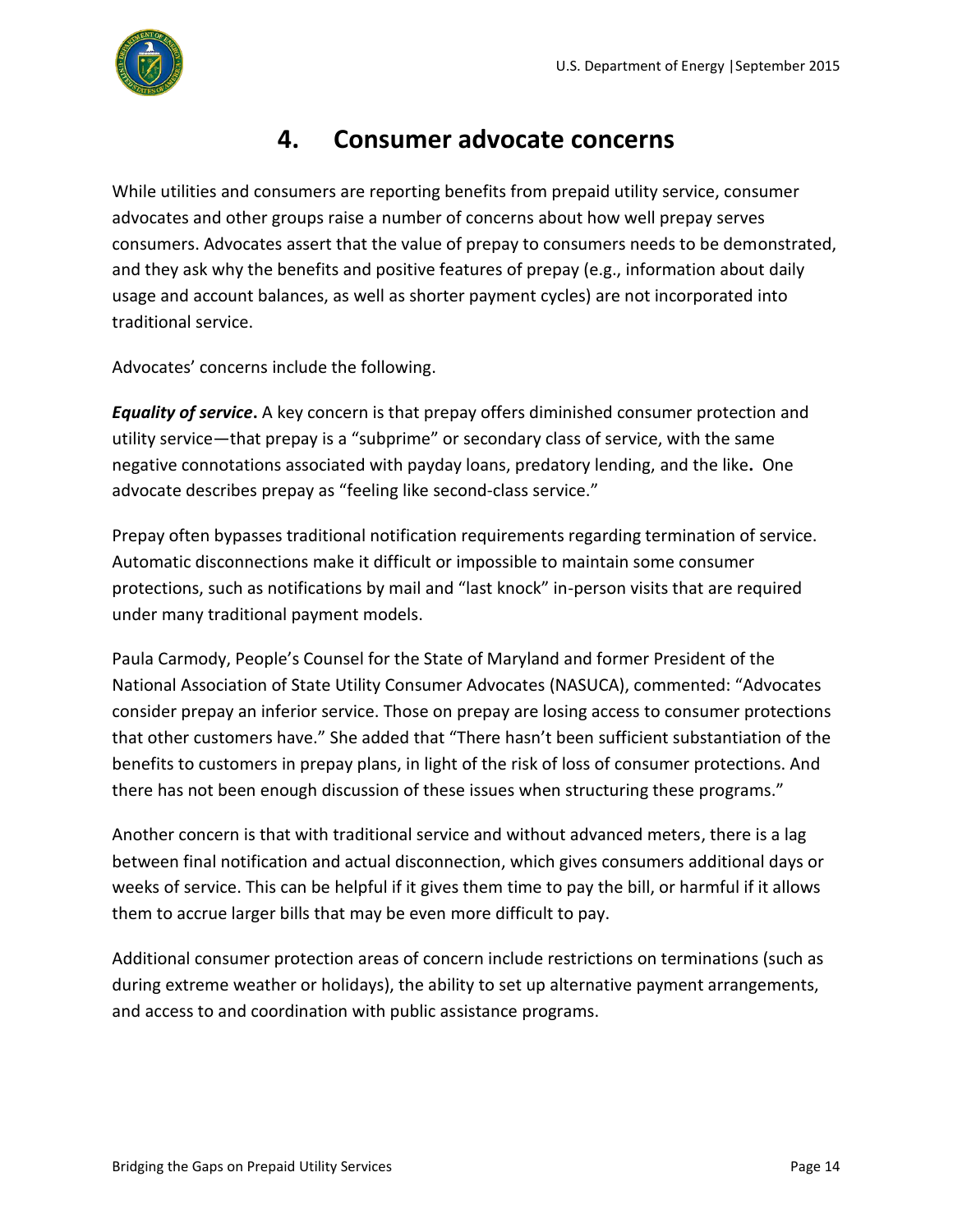

*Marketing to low-income consumers.* Advocates are concerned that low-income consumers may be targeted or feel forced into prepay programs because they don't have the resources to meet traditional utility payment requirements. For some consumers, prepay may seem like it is the only option, rather than a choice. Since prepay helps utilities recover outstanding balances, they are willing to wave large deposits or other fees that are associated with traditional services. Advocates argue that utilities try to entice consumers into prepay – through the waving of these fees – rather than offering other payment methods. DEFG reports that prepay plans historically have skewed toward low-income, younger, Hispanic, and immigrant consumers. For many years, advocates have expressed suspicion that prepay is marketed to these groups in particular. Advocates also express concern that prepay is really a collections program designed to handle slow-paying consumers, rather than a true service option for all consumers.

*Doing without an essential service.* Advocates worry that low-income consumers on prepay may go without electricity service—which is considered an essential service, particularly with regard to heating and cooling. They might forgo electricity service in order to purchase other necessities, or they may reach a zero balance and have their service disconnected because they do not have money to add to their account. A related obstacle is the potential lack of "elasticity" in energy demand for many consumers; they can't use less heat when it's cold or less air conditioning when it's hot.

 *Affordability***.** Advocates also note that prepay doesn't resolve the underlying problem of utility service being too expensive for some consumers. There are also questions about whether prepay really saves consumers money; are monthly, transaction, and equipment fees making electricity service for prepay consumers more expensive than traditional plans, when added to the kilowatt-hour costs?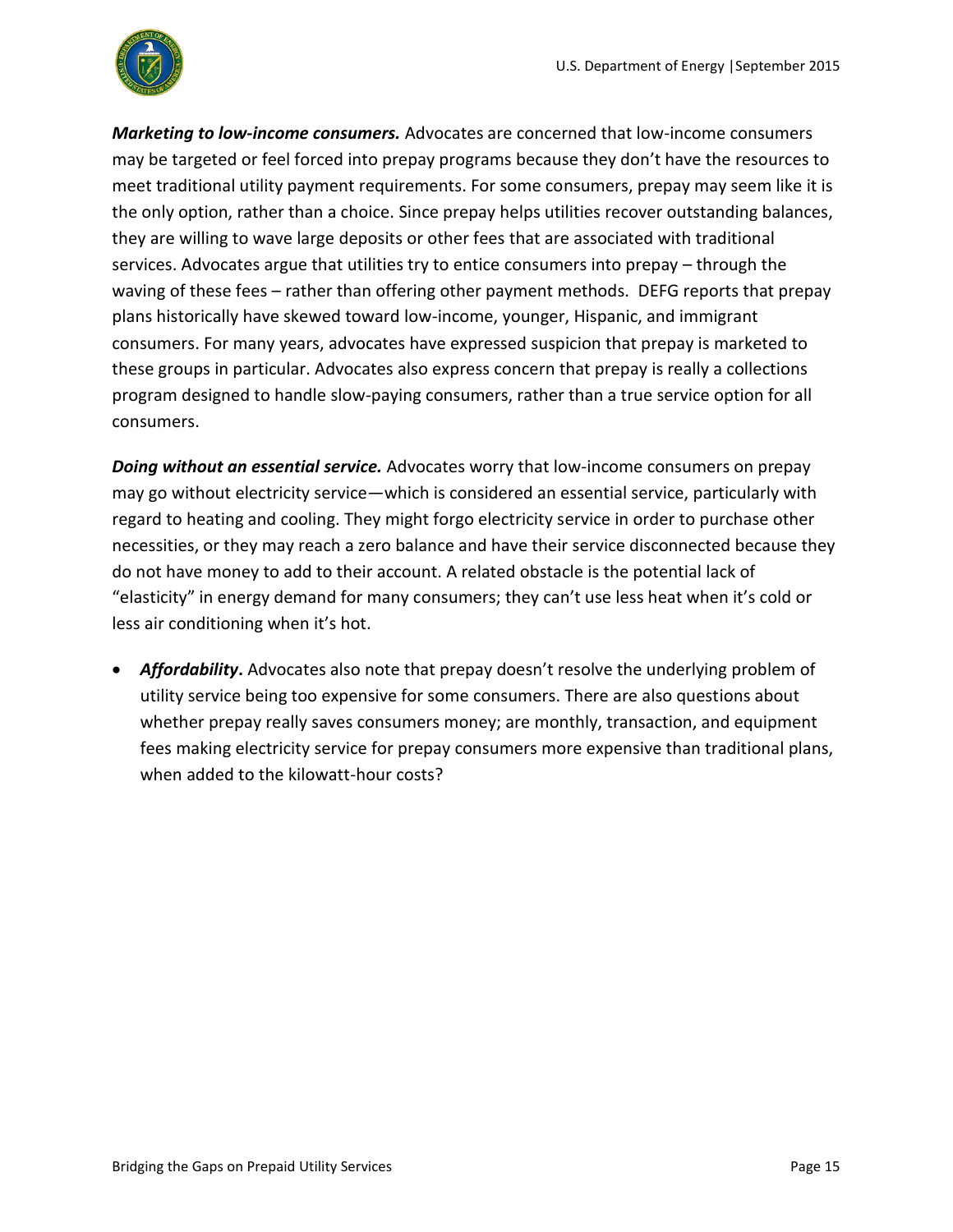

## <span id="page-19-0"></span>**5. Bridging the Gaps: Resolving the Questions Around Prepay**

The arguments around prepaid utility service benefits are unresolved. Utilities want to offer new services, and advocates want to ensure consumers are protected. Prepay is a new payment option that uses new approaches and technologies for payment, notification, information collection, and connection and disconnection. Like many other new services and products that are now possible with advanced technologies, prepay will not be a good fit for everyone. As early-adopting utilities report real benefits for their operations and for their prepay consumers, along with high consumer satisfaction, advocates continue to voice concerns about these plans. Several activities could help bridge these gaps and develop solutions that provide benefits and address key concerns.

*Collecting and analyzing clearer, credible data on energy use and consumer behavior.* There are two areas in particular where more detailed data is needed—disconnections and energy use reductions. Information needs to more precisely describe what's happening and why (e.g., deprivation vs. energy conservation). Focus groups, surveys, reporting from existing plans and pilots, and other efforts can help shed light on why prepay leads to a reduction in energy use, as well as potential program considerations that could reduce the risk of deprivation in prepay plans without negating other positive benefits. This information could also help to determine whether specific features of prepay could be incorporated into traditional payment options to achieve similar usage reductions. These studies can aid utilities in designing services to help consumers conserve energy.

Additionally, disconnections under prepay are often reported differently than under traditional service, which can reduce the reliability of the data. They may be given other names (e.g., suspensions or voluntary disconnections) that are not required to be reported. While some utilities may be reporting them in the same way, consistent reporting rules that demonstrate when prepay disconnections occur would help to illuminate and document real loss of service, duration, and related issues. Regularly collected data, along with consistent terminology, would be key.

It may also be helpful to assess whether the concept and implications of "disconnection" have fundamentally changed. There is anecdotal evidence that consumer attitudes may be changing. OEC reports that some prepay consumers wait for the lights to go out—that's their notification—because new automated meters and systems allow them to reestablish service very quickly. This is essentially the flip side of the deprivation argument; if disconnections are extremely short when they do happen, is it deprivation, or something else?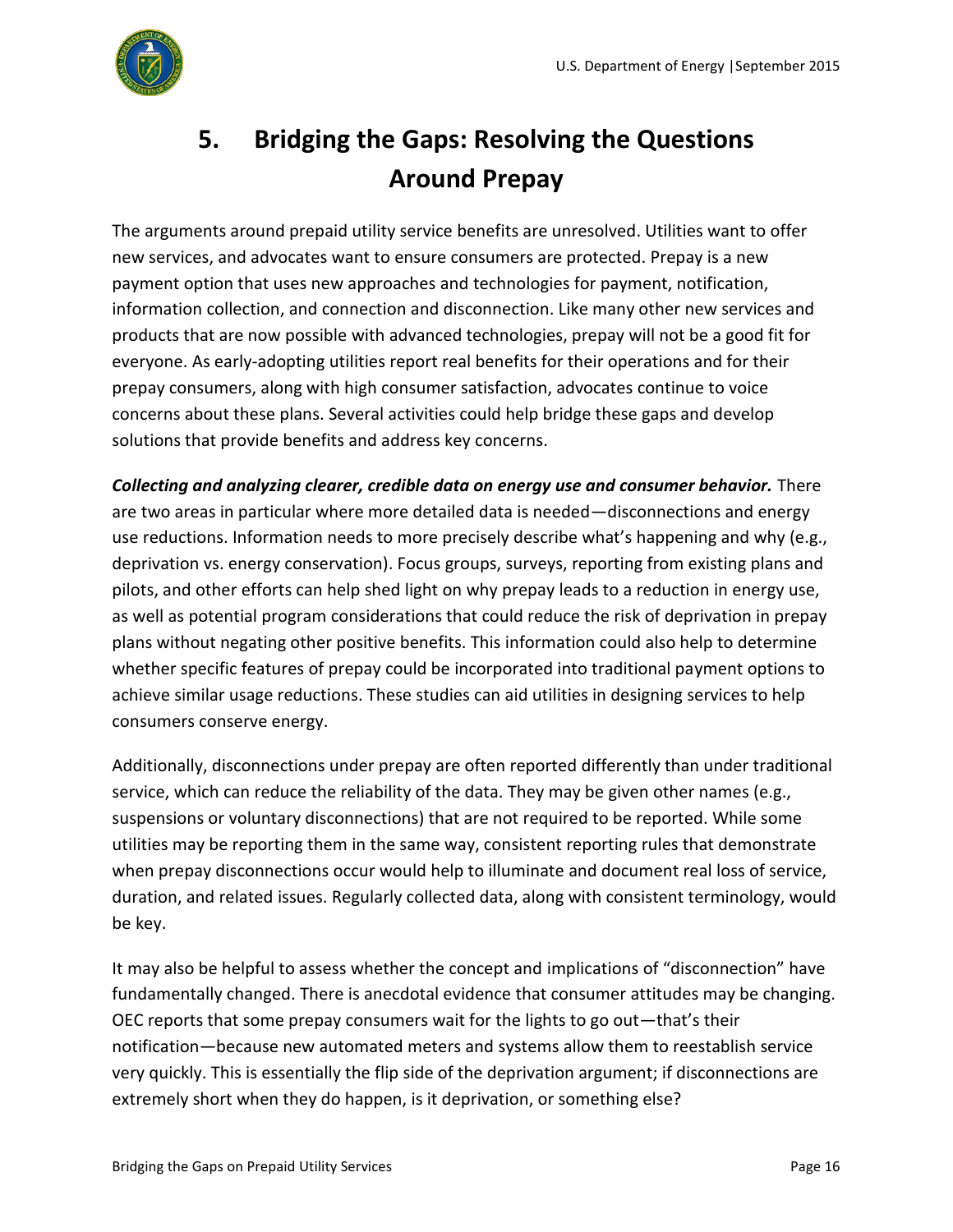

*Demonstrating the value and accessibility of technology solutions used to communicate with consumers.* The tools used for consumer interaction, such as automated notifications and online portals for accessing energy usage data, need to be convenient and easy to use*.* Gathering data on these tools' rate and ease of use, as well as the types of information that lead to changes in consumer behavior, can help the industry better understand how to most effectively communicate with all consumers (e.g., push notifications vs. information pulled from a website). For example, OEC reports that its web-based energy usage portal sees little use; consumers prefer to receive push notifications.

#### *Exploring whether prepay has broader appeal, to better assess its challenges and benefits.*

Encouraging participation in prepay across a wider population could help determine whether prepay has broad appeal and could reveal additional benefits. Prepay participation currently skews toward lower-income consumers, in part because of the appeal of features such as no security deposit, no connection fees, and the ability to pay down prior balances over time. Westar currently has a prepay pilot underway in Kansas that requires participation by a wide range of income types and cannot include a disproportionate number of low-income consumers. Pilots of this type will help the industry better evaluate and address benefits and issues around prepay for a broader range of consumer groups, and they may also help determine how various groups benefit.

*Using prepay plans as a learning laboratory***.** In some cases, membership in prepay seems to be the only way to access some desirable features, such as payment flexibility, low deposit requirements, low or no disconnection fees, daily reports on use/cost, and usage alerts. Learning how prepay benefits are achieved (e.g., why consumers are using less electricity) and how they can be extended to traditional service for all consumers will be important for future conservation efforts. This can also inform future programs and approaches for all consumers as well as low-income consumers; for example, the daily use notifications pushed to consumers in prepay plans could potentially benefit low-income consumers in traditional payment plans, and there may be ways to integrate flexible payment cycles into traditional service.

Addressing affordability as a key challenge in providing utility service. Spreading an unmanageable bill over a greater number of payments doesn't make the bill any more manageable. And fees associated with some prepay plans may wind up costing consumers more in the long run. The industry should investigate and test other opportunities to address affordability that don't require prepay or that can be incorporated into prepay programs, such as budget billing, special rates for low-income consumers, assistance programs, and other approaches for aligning billing options with payment issues. For example, some prepay programs currently coordinate with public assistance programs.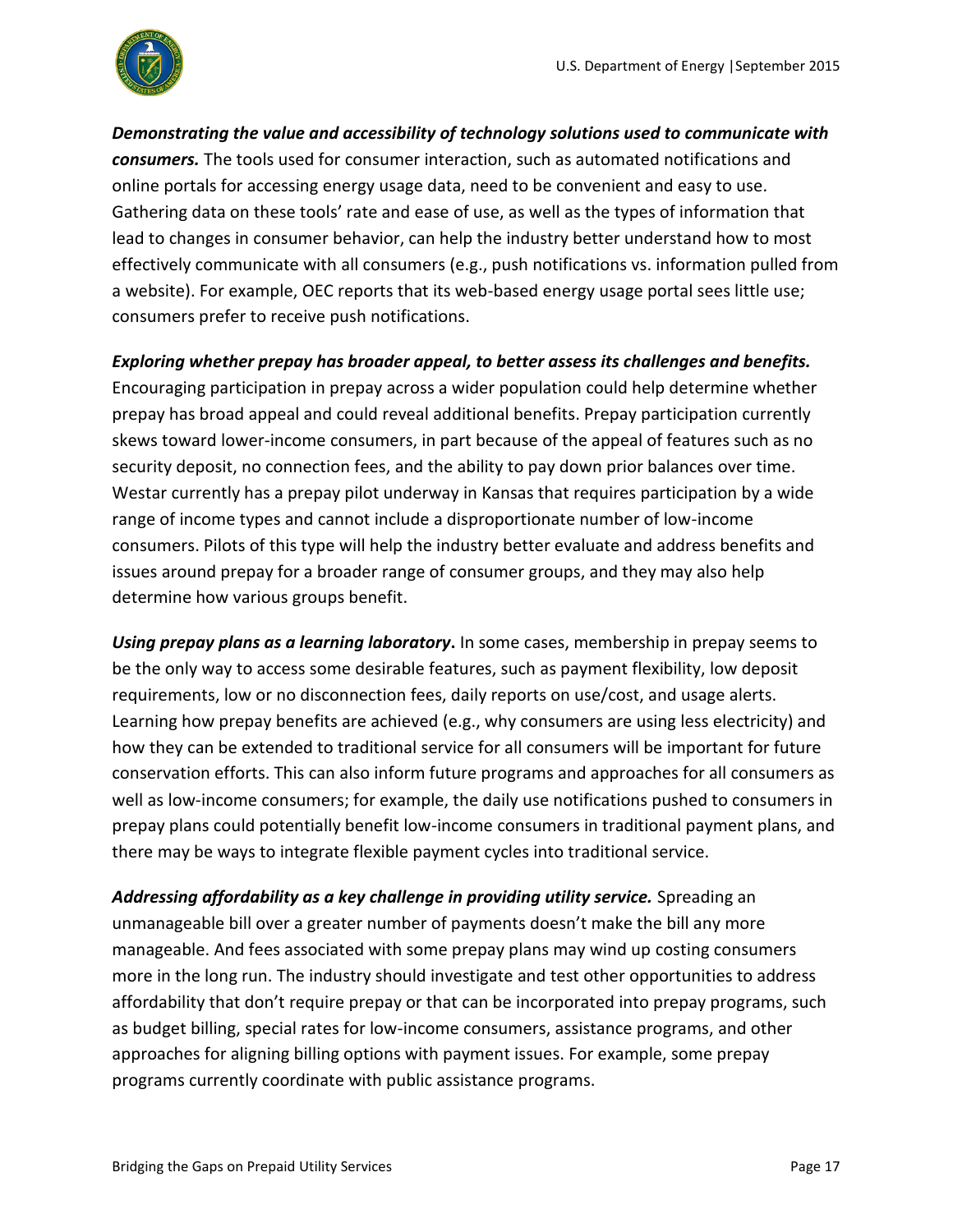Assessing the level of consumer protection in current prepaid utility plans. [NASUCA](http://nasuca.org/urging-states-to-require-consumer-protections-as-a-condition-for-approval-of-prepaid-residential-gas-and-electric-service-2011-03/) and the [National Consumer Law Center](http://www.nlrc.aoa.gov/NLRC/Docs/Rethinking_Prepaid_Utility_Service_(National_Consumer_Law_Center_2012).pdf) have both recommended specific requirements or conditions for consumer protection to be included in prepay plans. To determine whether consumers in prepay are at risk*,* it may be helpful to create a consumer protection scorecard or a similar device, building from these and similar recommendations, and use it to assess the level of consumer protection in existing prepay plans.

**Decoupling the issues of affordability and payment options.** The debate around prepay often combines a discussion of two disparate issues: prepay's effectiveness as a payment option and its ability to make electricity service more affordable for low-income consumers. Decoupling the discussion of these two issues could help facilitate dialogue that may resolve opposing views on prepay and lead to better program designs for both prepay and traditional services.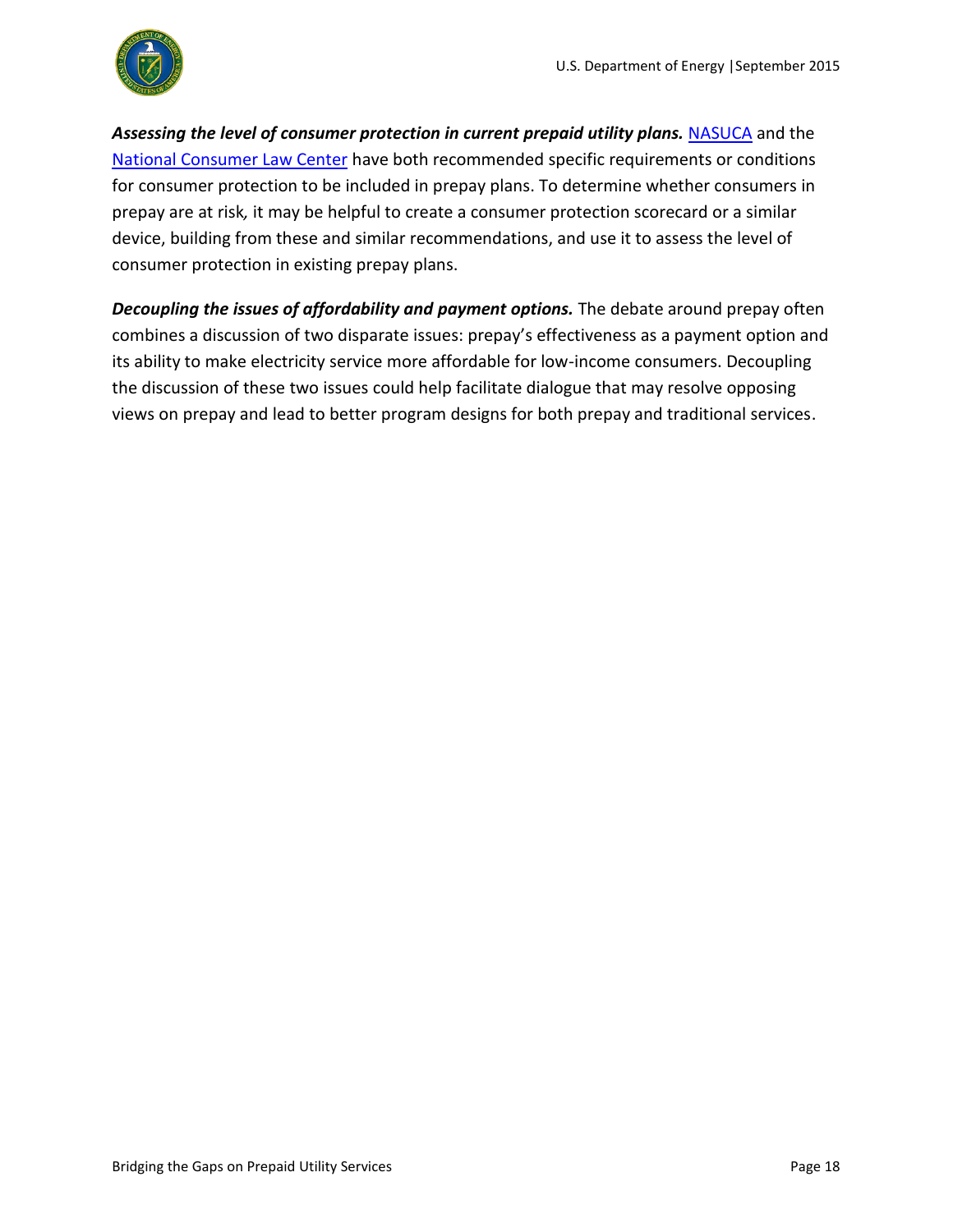

### **6. Conclusion**

<span id="page-22-0"></span>Prepay programs show promise in giving consumers more control and in providing another payment option that can help support household budgeting and decision making. Many consumers seem happy with prepay; utilities have reported high consumer satisfaction. Prepay can also offer utilities benefits such as better-informed consumers, better debt recovery, and decreased bad debt risk. However, consumer advocates express concerns over prepay regarding the potential for loss of services and programs that may target low income customers, and they continue to highlight underlying issues, such as affordability, that prepay alone may not be able to address.

Additional research into consumer motivations and behavior under prepay programs could help bridge the gaps between reported benefits and advocate concerns, proving (or disproving) benefits to consumers. Working together, the industry as a whole can ensure that protections for consumers are not lost without thoughtful consideration and study, and that a beneficial service that could help consumers isn't discarded before we understand its true benefits and limitations.